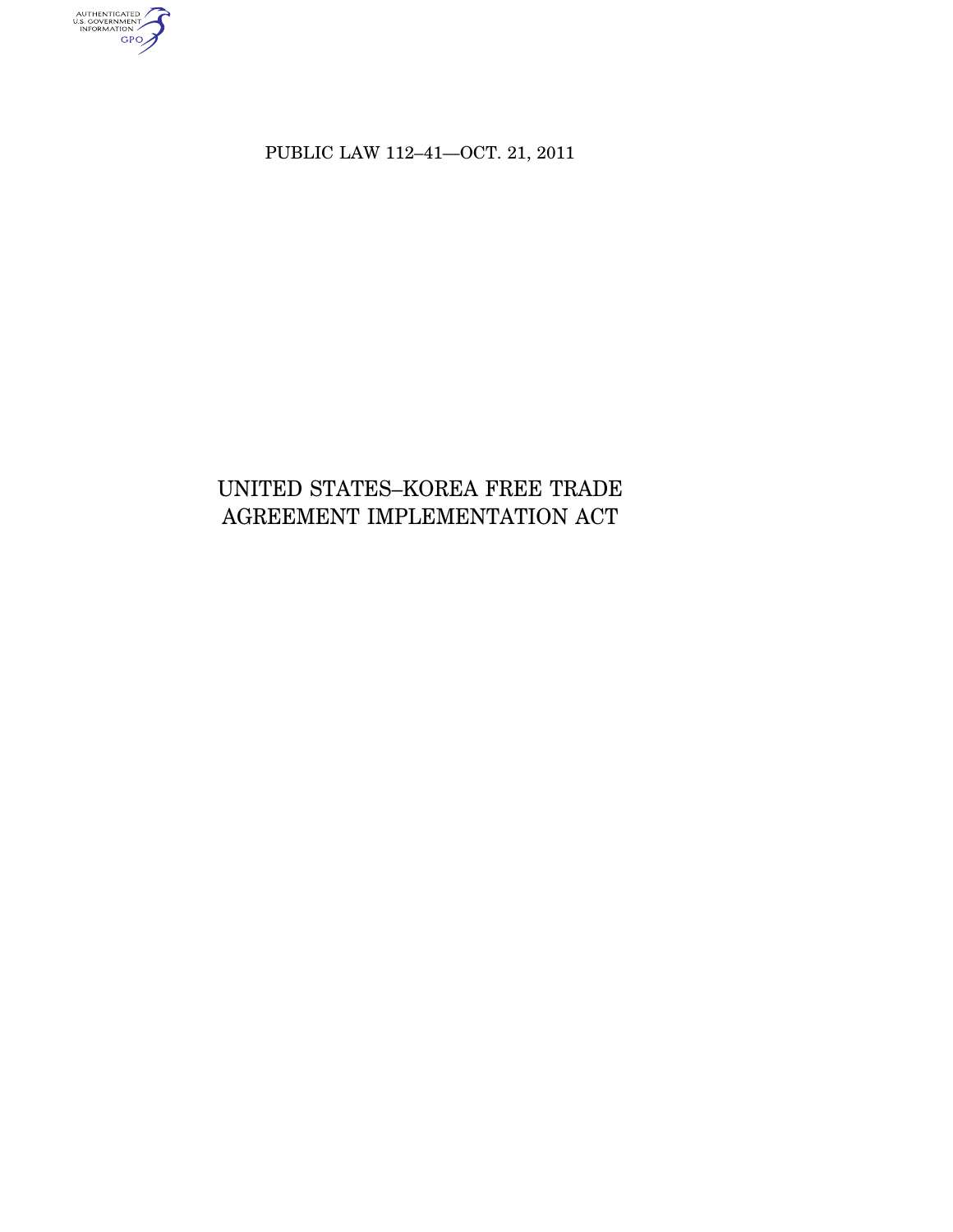## Public Law 112–41 112th Congress

## An Act

Oct. 21, 2011 [H.R. 3080]

To implement the United States–Korea Free Trade Agreement. *Be it enacted by the Senate and House of Representatives of* 

*the United States of America in Congress assembled,* 

Korea Free Trade Agreement Implementation Act. 19 USC 3805 note.

## **SECTION 1. SHORT TITLE.**

(a) SHORT TITLE.—This Act may be cited as the ''United States– Korea Free Trade Agreement Implementation Act''.

(b) TABLE OF CONTENTS.—The table of contents for this Act is as follows:

- 
- 
- Sec. 1. Short title. Sec. 2. Purposes. Sec. 3. Definitions.

### TITLE I—APPROVAL OF, AND GENERAL PROVISIONS RELATING TO, THE AGREEMENT

- 
- 
- Sec. 101. Approval and entry into force of the Agreement. Sec. 102. Relationship of the Agreement to United States and State law. Sec. 103. Implementing actions in anticipation of entry into force and initial regulations. Sec. 104. Consultation and layover provisions for, and effective date of, proclaimed
- actions. Sec. 105. Administration of dispute settlement proceedings.
- 
- Sec. 106. Arbitration of claims. Sec. 107. Effective dates; effect of termination.

#### TITLE II—CUSTOMS PROVISIONS

- 
- Sec. 201. Tariff modifications. Sec. 202. Rules of origin. Sec. 203. Customs user fees.
- 
- Sec. 204. Disclosure of incorrect information; false certifications of origin; denial of preferential tariff treatment.
- Sec. 205. Reliquidation of entries.
- 
- Sec. 206. Recordkeeping requirements. Sec. 207. Enforcement relating to trade in textile or apparel goods. Sec. 208. Regulations.

## TITLE III—RELIEF FROM IMPORTS

Sec. 301. Definitions.

#### Subtitle A—Relief From Imports Benefitting From the Agreement

- Sec. 311. Commencing of action for relief.
- 
- 
- 
- Sec. 312. Commission action on petition. Sec. 313. Provision of relief. Sec. 314. Termination of relief authority. Sec. 315. Compensation authority.
- Sec. 316. Confidential business information.

#### Subtitle B—Motor Vehicle Safeguard Measures

Sec. 321. Motor vehicle safeguard measures.

#### Subtitle C—Textile and Apparel Safeguard Measures

Sec. 331. Commencement of action for relief.

United States–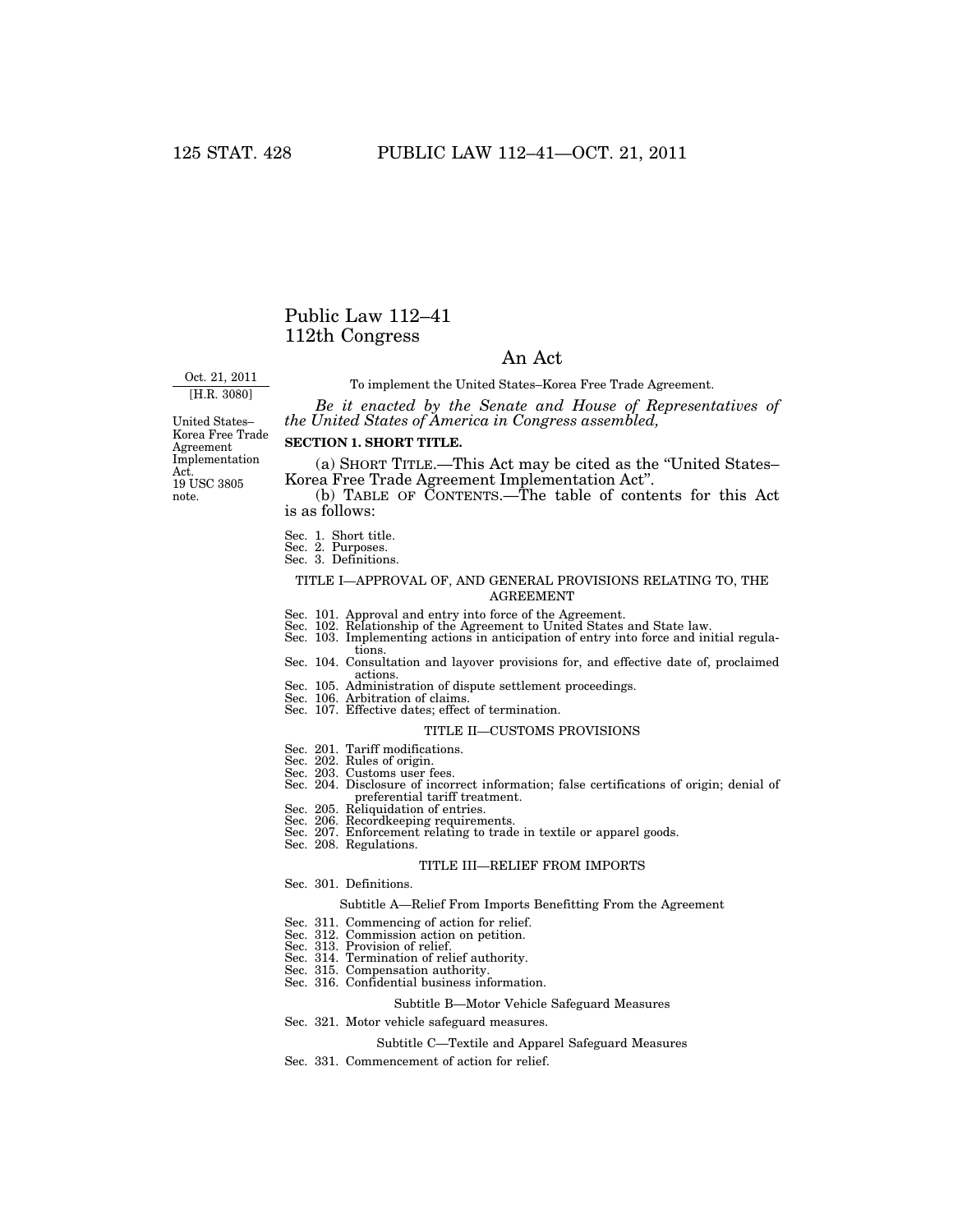- Sec. 332. Determination and provision of relief.
- Sec. 333. Period of relief.
- Sec. 334. Articles exempt from relief.
- Sec. 335. Rate after termination of import relief.
- Sec. 336. Termination of relief authority.
- Sec. 337. Compensation authority.
- Sec. 338. Confidential business information.

#### Subtitle D—Cases Under Title II of the Trade Act of 1974

Sec. 341. Findings and action on Korean articles.

#### TITLE IV—PROCUREMENT

Sec. 401. Eligible products.

## TITLE V—OFFSETS

- Sec. 501. Increase in penalty on paid preparers who fail to comply with earned income tax credit due diligence requirements.
- Sec. 502. Requirement for prisons located in the United States to provide information for tax administration.
- Sec. 503. Rate for merchandise processing fees.

Sec. 504. Extension of customs user fees.

Sec. 505. Time for payment of corporate estimated taxes.

#### **SEC. 2. PURPOSES.**

The purposes of this Act are—

 $(1)$  to approve and implement the free trade agreement between the United States and Korea entered into under the authority of section 2103(b) of the Bipartisan Trade Promotion Authority Act of 2002 (19 U.S.C. 3803(b));

(2) to secure the benefits of the agreement entered into pursuant to an exchange of letters between the United States and the Government of Korea on February 10, 2011;

(3) to strengthen and develop economic relations between the United States and Korea for their mutual benefit;

(4) to establish free trade between the United States and Korea through the reduction and elimination of barriers to trade in goods and services and to investment; and

(5) to lay the foundation for further cooperation to expand and enhance the benefits of the Agreement.

## **SEC. 3. DEFINITIONS.**

In this Act:

(1) AGREEMENT.—The term "Agreement" means the United States–Korea Free Trade Agreement approved by Congress under section  $101(a)(1)$ .

(2) COMMISSION.—The term ''Commission'' means the United States International Trade Commission.

(3) HTS.—The term ''HTS'' means the Harmonized Tariff Schedule of the United States.

(4) KOREA.—The term ''Korea'' means the Republic of Korea.

(5) TEXTILE OR APPAREL GOOD.—The term ''textile or apparel good'' means a good listed in the Annex to the Agreement on Textiles and Clothing referred to in section  $101\overline{d}(4)$ of the Uruguay Round Agreements Act (19 U.S.C. 3511(d)(4)).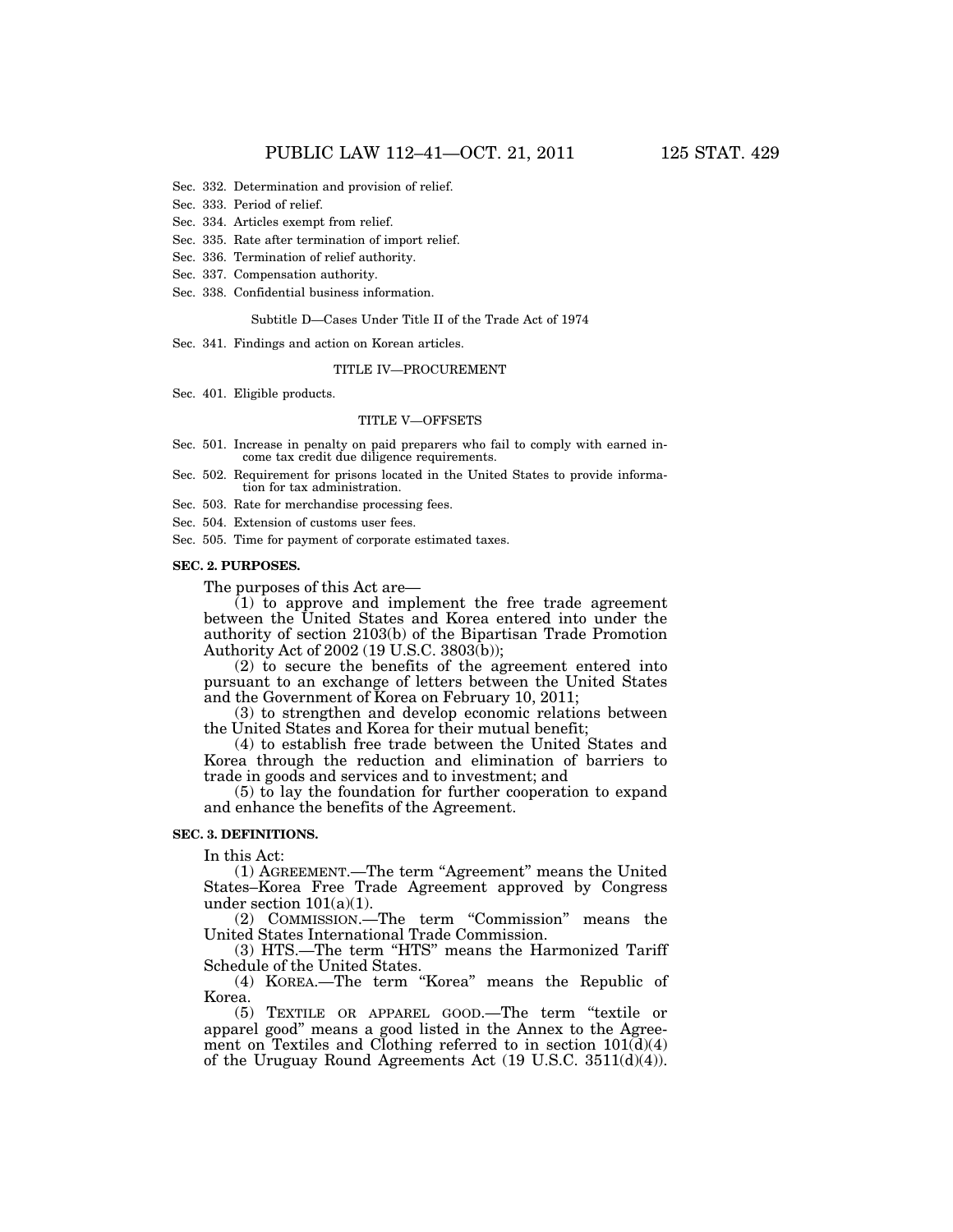# **TITLE I—APPROVAL OF, AND GENERAL PROVISIONS RELATING TO, THE AGREEMENT**

#### **SEC. 101. APPROVAL AND ENTRY INTO FORCE OF THE AGREEMENT.**

(a) APPROVAL OF AGREEMENT AND STATEMENT OF ADMINISTRA-TIVE ACTION.—Pursuant to section 2105 of the Bipartisan Trade Promotion Authority Act of 2002 (19 U.S.C. 3805) and section 151 of the Trade Act of 1974 (19 U.S.C. 2191), Congress approves—

(1) the United States–Korea Free Trade Agreement entered into on June 30, 2007, with the Government of Korea, and submitted to Congress on October 3, 2011; and

(2) the statement of administrative action proposed to implement the Agreement that was submitted to Congress on October 3, 2011.

(b) CONDITIONS FOR ENTRY INTO FORCE OF THE AGREEMENT.— At such time as the President determines that Korea has taken measures necessary to comply with those provisions of the Agreement that are to take effect on the date on which the Agreement enters into force, the President is authorized to exchange notes with the Government of Korea providing for the entry into force, on or after January 1, 2012, of the Agreement with respect to the United States.

## **SEC. 102. RELATIONSHIP OF THE AGREEMENT TO UNITED STATES AND STATE LAW.**

(a) RELATIONSHIP OF AGREEMENT TO UNITED STATES LAW.—

(1) UNITED STATES LAW TO PREVAIL IN CONFLICT.—No provision of the Agreement, nor the application of any such provision to any person or circumstance, which is inconsistent with any law of the United States shall have effect.

(2) CONSTRUCTION.—Nothing in this Act shall be construed—

(A) to amend or modify any law of the United States, or

(B) to limit any authority conferred under any law of the United States,

unless specifically provided for in this Act.

(b) RELATIONSHIP OF AGREEMENT TO STATE LAW.—

(1) LEGAL CHALLENGE.—No State law, or the application thereof, may be declared invalid as to any person or circumstance on the ground that the provision or application is inconsistent with the Agreement, except in an action brought by the United States for the purpose of declaring such law or application invalid.

(2) DEFINITION OF STATE LAW.—For purposes of this subsection, the term "State law" includes-

(A) any law of a political subdivision of a State; and (B) any State law regulating or taxing the business of insurance.

(c) EFFECT OF AGREEMENT WITH RESPECT TO PRIVATE REM-EDIES.—No person other than the United States—

(1) shall have any cause of action or defense under the Agreement or by virtue of congressional approval thereof; or

President.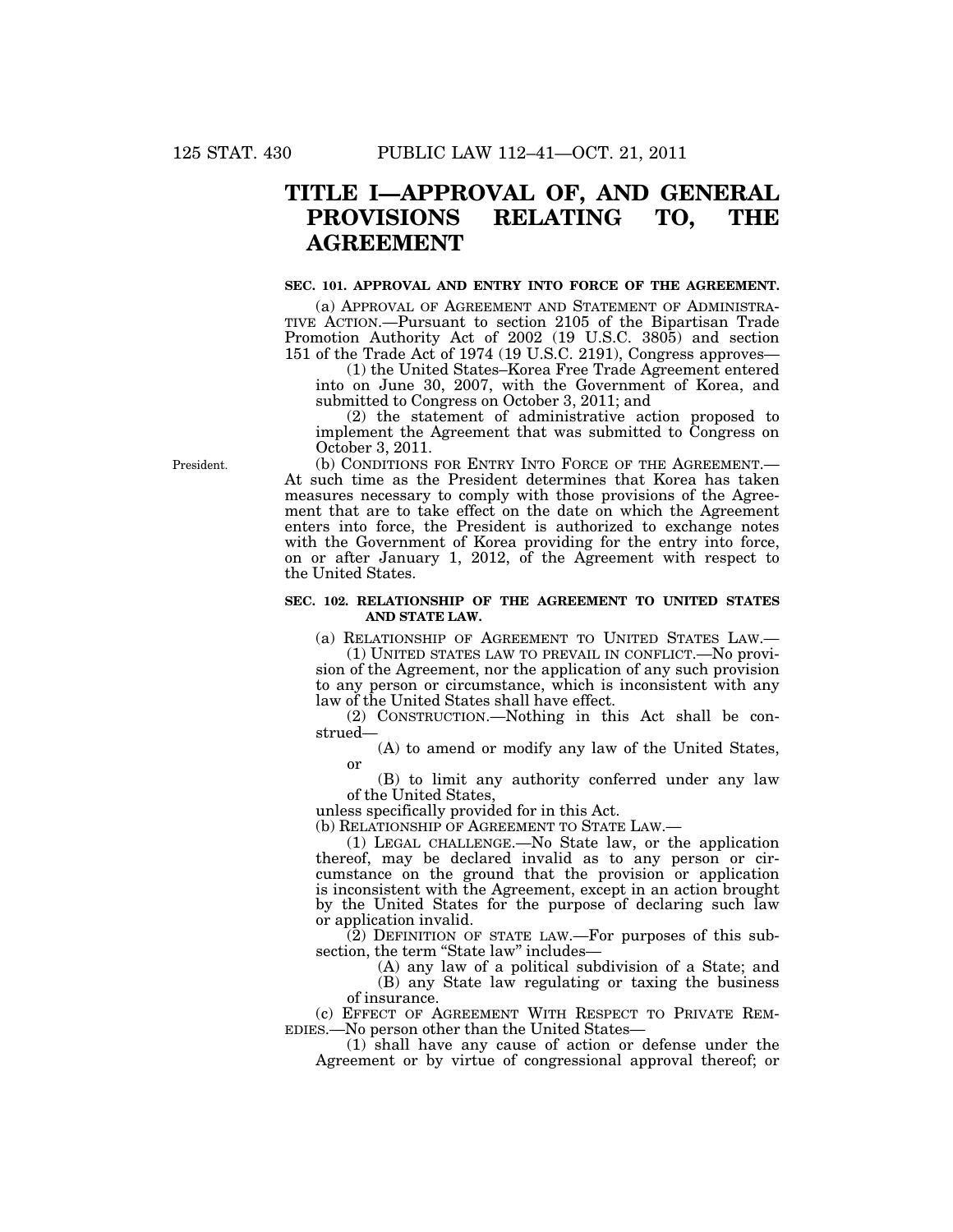(2) may challenge, in any action brought under any provision of law, any action or inaction by any department, agency, or other instrumentality of the United States, any State, or any political subdivision of a State, on the ground that such action or inaction is inconsistent with the Agreement.

#### **SEC. 103. IMPLEMENTING ACTIONS IN ANTICIPATION OF ENTRY INTO FORCE AND INITIAL REGULATIONS.**

(a) IMPLEMENTING ACTIONS.— (1) PROCLAMATION AUTHORITY.—After the date of the enactment of this Act—

(A) the President may proclaim such actions, and

(B) other appropriate officers of the United States Government may issue such regulations,

as may be necessary to ensure that any provision of this Act, or amendment made by this Act, that takes effect on the date on which the Agreement enters into force is appropriately implemented on such date, but no such proclamation or regulation may have an effective date earlier than the date on which the Agreement enters into force.

 $(2)$  EFFECTIVE DATE OF CERTAIN PROCLAIMED ACTIONS.—<br>Any action proclaimed by the President under the authority of this Act that is not subject to the consultation and layover provisions under section 104 may not take effect before the 15th day after the date on which the text of the proclamation is published in the Federal Register.

(3) WAIVER OF 15-DAY RESTRICTION.—The 15-day restriction contained in paragraph (2) on the taking effect of proclaimed actions is waived to the extent that the application of such restriction would prevent the taking effect on the date on which the Agreement enters into force of any action proclaimed under this section.

(b) INITIAL REGULATIONS.—Initial regulations necessary or Deadlines. appropriate to carry out the actions required by or authorized under this Act or proposed in the statement of administrative action submitted under section  $101(a)(2)$  to implement the Agreement shall, to the maximum extent feasible, be issued within 1 year after the date on which the Agreement enters into force. In the case of any implementing action that takes effect on a date after the date on which the Agreement enters into force, initial regulations to carry out that action shall, to the maximum extent feasible, be issued within 1 year after such effective date.

**SEC. 104. CONSULTATION AND LAYOVER PROVISIONS FOR, AND EFFEC-** President.

If a provision of this Act provides that the implementation of an action by the President by proclamation is subject to the consultation and layover requirements of this section, such action

**TIVE DATE OF, PROCLAIMED ACTIONS.** 

may be proclaimed only if— (1) the President has obtained advice regarding the proposed action from—

> (A) the appropriate advisory committees established under section 135 of the Trade Act of 1974 (19 U.S.C. 2155); and

(B) the Commission;

(2) the President has submitted to the Committee on Reports. Finance of the Senate and the Committee on Ways and Means of the House of Representatives a report that sets forth—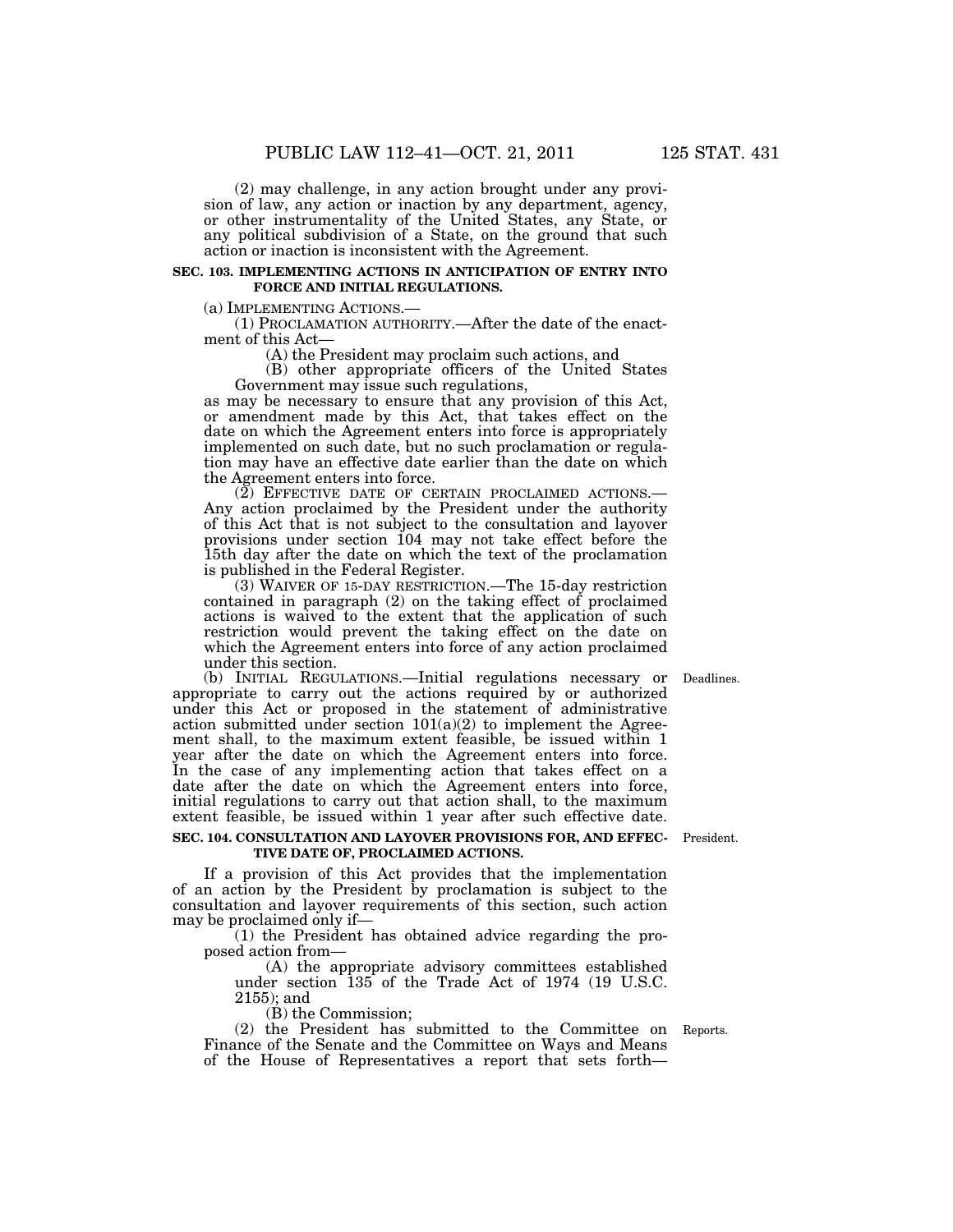(A) the action proposed to be proclaimed and the reasons therefor; and

(B) the advice obtained under paragraph (1);

(3) a period of 60 calendar days, beginning on the first day on which the requirements set forth in paragraphs (1) and (2) have been met, has expired; and

(4) the President has consulted with the committees referred to in paragraph (2) regarding the proposed action during the period referred to in paragraph (3).

## **SEC. 105. ADMINISTRATION OF DISPUTE SETTLEMENT PROCEEDINGS.**

(a) ESTABLISHMENT OR DESIGNATION OF OFFICE.—The President is authorized to establish or designate within the Department of Commerce an office that shall be responsible for providing administrative assistance to panels established under chapter 22 of the Agreement. The office shall not be considered to be an agency for purposes of section 552 of title 5, United States Code.

(b) AUTHORIZATION OF APPROPRIATIONS.—There are authorized to be appropriated for each fiscal year after fiscal year 2011 to the Department of Commerce up to \$750,000 for the establishment and operations of the office established or designated under subsection (a) and for the payment of the United States share of the expenses of panels established under chapter 22 of the Agreement.

## **SEC. 106. ARBITRATION OF CLAIMS.**

The United States is authorized to resolve any claim against the United States covered by article  $11.16.1(a)(i)(C)$  or article 11.16.1(b)(i)(C) of the Agreement, pursuant to the Investor-State Dispute Settlement procedures set forth in section B of chapter 11 of the Agreement.

#### **SEC. 107. EFFECTIVE DATES; EFFECT OF TERMINATION.**

(a) EFFECTIVE DATES.—Except as provided in subsection (b), this Act and the amendments made by this Act take effect on the date on which the Agreement enters into force.

(b) EXCEPTIONS.—

(1) IN GENERAL.—Sections 1 through 3, section 207(g), this title, and title V take effect on the date of the enactment of this Act.

(2) CERTAIN AMENDATORY PROVISIONS.—The amendments made by sections 203, 204, 206, and 401 of this Act take effect on the date of the enactment of this Act and apply with respect to Korea on the date on which the Agreement enters into force.

(c) TERMINATION OF THE AGREEMENT.—On the date on which the Agreement terminates, this Act (other than this subsection and title V) and the amendments made by this Act (other than the amendments made by title V) shall cease to have effect.

## **TITLE II—CUSTOMS PROVISIONS**

#### **SEC. 201. TARIFF MODIFICATIONS.**

(a) TARIFF MODIFICATIONS PROVIDED FOR IN THE AGREEMENT.— The President may proclaim—

- (1) such modifications or continuation of any duty,
- (2) such continuation of duty-free or excise treatment, or

President.

Time period.

Applicability.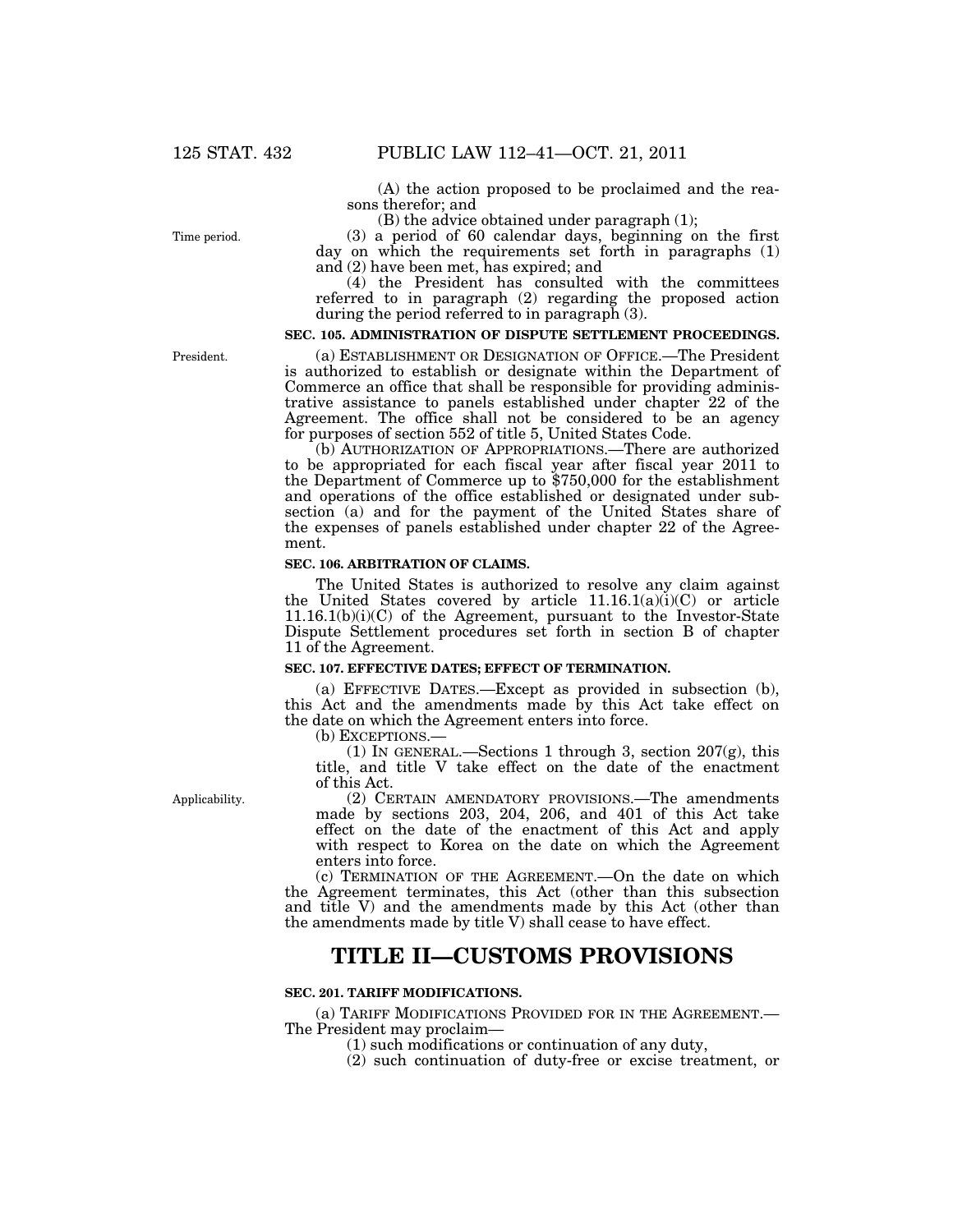(3) such additional duties,

as the President determines to be necessary or appropriate to carry out or apply articles 2.3, 2.5, and 2.6, and Annex 2-B, Annex 4-B, and Annex 22-A, of the Agreement.

(b) OTHER TARIFF MODIFICATIONS.—Subject to the consultation and layover provisions of section 104, the President may proclaim—

(1) such modifications or continuation of any duty,

(2) such modifications as the United States may agree to with Korea regarding the staging of any duty treatment set forth in Annex 2-B of the Agreement,

(3) such continuation of duty-free or excise treatment, or (4) such additional duties,

as the President determines to be necessary or appropriate to maintain the general level of reciprocal and mutually advantageous concessions with respect to Korea provided for by the Agreement.

(c) CONVERSION TO AD VALOREM RATES.—For purposes of subsections (a) and (b), with respect to any good for which the base rate in the Schedule of the United States to Annex 2-B of the Agreement is a specific or compound rate of duty, the President may substitute for the base rate an ad valorem rate that the President determines to be equivalent to the base rate.

(d) TARIFF TREATMENT OF MOTOR VEHICLES.—The President may proclaim the following tariff treatment with respect to the following motor vehicles of Korea:

(1) CERTAIN PASSENGER CARS.—In the case of originating goods of Korea classifiable under subheading 8703.10.10, 8703.10.50, 8703.21.00, 8703.22.00, 8703.23.00, 8703.24.00, 8703.31.00, 8703.32.00, or 8703.33.00 of the HTS that are entered, or withdrawn from warehouse for consumption—

(A) the rate of duty for such goods shall be 2.5 percent for year 1 of the Agreement through year 4 of the Agreement; and

(B) such goods shall be free of duty for each year thereafter.

(2) ELECTRIC MOTOR VEHICLES.—In the case of originating goods of Korea classifiable under subheading 8703.90.00 of the HTS that are entered, or withdrawn from warehouse for consumption—

(A) the rate of duty for such goods shall be—

(i) 2.0 percent for year 1 of the Agreement;

(ii) 1.5 percent for year 2 of the Agreement;

(iii) 1.0 percent for year 3 of the Agreement; and

(iv) 0.5 percent for year 4 of the Agreement; and

(B) such goods shall be free of duty for each year thereafter.

(3) CERTAIN TRUCKS.—In the case of originating goods of Korea classifiable under subheading 8704.21.00, 8704.22.50, 8704.23.00, 8704.31.00, 8704.32.00, or 8704.90.00 of the HTS that are entered, or withdrawn from warehouse for consumption—

(A) the rate of duty for such goods shall be—

(i) 25 percent for year 1 of the Agreement through year 7 of the Agreement;

(ii) 16.6 percent for year 8 of the Agreement; and (iii) 8.3 percent for year 9 of the Agreement; and

(B) such goods shall be free of duty for each year thereafter.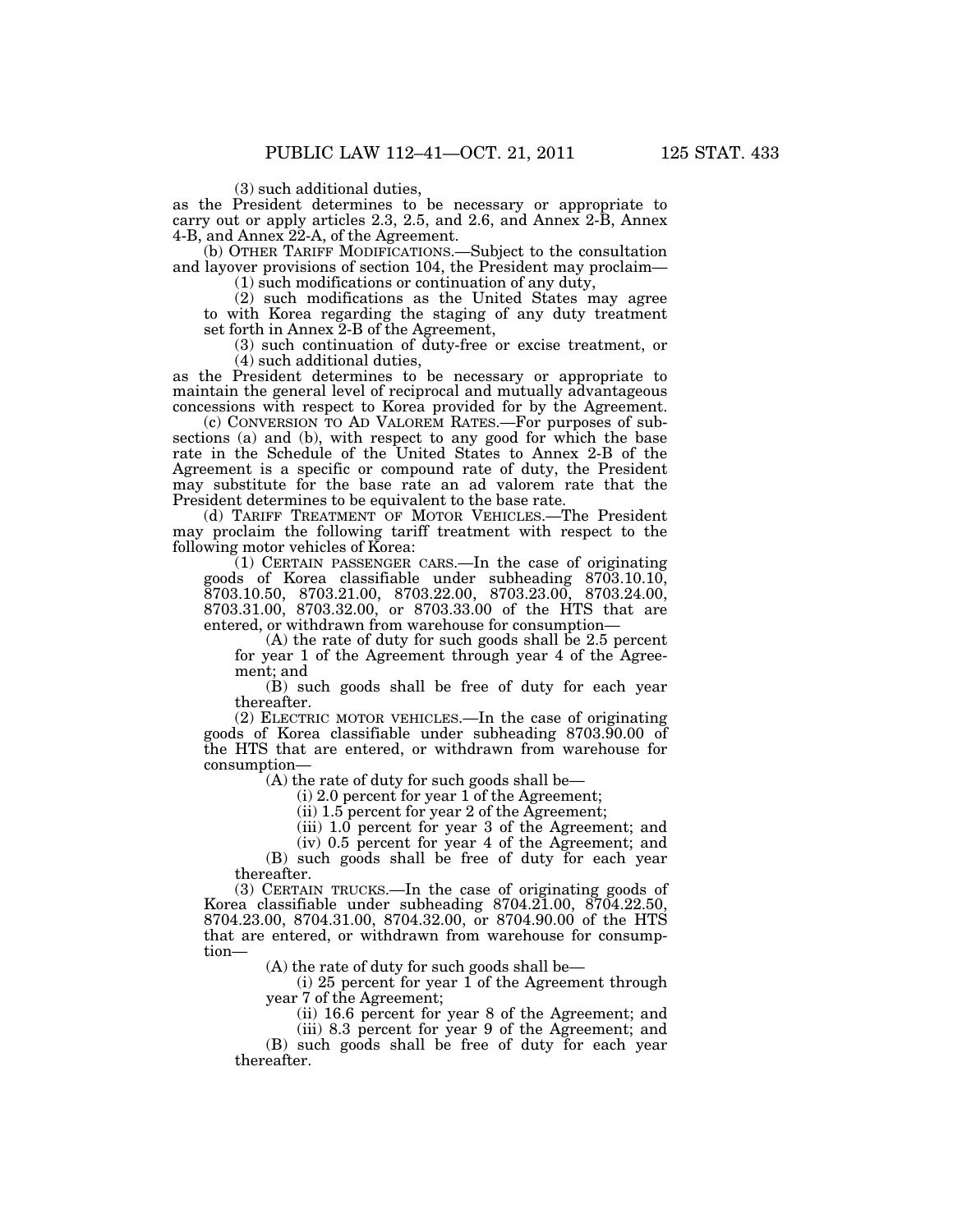(4) DEFINITIONS.—In this subsection—

(A) the term "year 1 of the Agreement" means the period beginning on the date, in a calendar year, on which the Agreement enters into force and ending on December 31 of that calendar year; and

(B) the terms ''year 2 of the Agreement'', ''year 3 of the Agreement", "year 4 of the Agreement", "year 5 of the Agreement'', ''year 6 of the Agreement'', ''year 7 of the Agreement'', ''year 8 of the Agreement'', and ''year 9 of the Agreement'' mean the second, third, fourth, fifth, sixth, seventh, eighth, and ninth calendar years, respectively, in which the Agreement is in force.

#### **SEC. 202. RULES OF ORIGIN.**

(a) APPLICATION AND INTERPRETATION.—In this section:

(1) TARIFF CLASSIFICATION.—The basis for any tariff classification is the HTS.

(2) REFERENCE TO HTS.—Whenever in this section there is a reference to a chapter, heading, or subheading, such reference shall be a reference to a chapter, heading, or subheading of the HTS.

(3) COST OR VALUE.—Any cost or value referred to in this section shall be recorded and maintained in accordance with the generally accepted accounting principles applicable in the territory of the country in which the good is produced (whether Korea or the United States).

(b) ORIGINATING GOODS.—For purposes of this Act and for purposes of implementing the preferential tariff treatment provided for under the Agreement, except as otherwise provided in this section, a good is an originating good if—

(1) the good is a good wholly obtained or produced entirely in the territory of Korea, the United States, or both;

 $(2)$  the good—

(A) is produced entirely in the territory of Korea, the United States, or both, and—

(i) each of the nonoriginating materials used in the production of the good undergoes an applicable change in tariff classification specified in Annex 4- A or Annex 6-A of the Agreement; or

(ii) the good otherwise satisfies any applicable regional value-content or other requirements specified in Annex 4-A or Annex 6-A of the Agreement; and

(B) satisfies all other applicable requirements of this section; or

(3) the good is produced entirely in the territory of Korea, the United States, or both, exclusively from materials described in paragraph  $(1)$  or  $(2)$ .

(c) REGIONAL VALUE-CONTENT.—

(1) IN GENERAL.—For purposes of subsection (b)(2), the regional value-content of a good referred to in Annex 6-A of the Agreement, except for goods to which paragraph (4) applies, shall be calculated by the importer, exporter, or producer of the good, on the basis of the build-down method described in paragraph (2) or the build-up method described in paragraph (3).

(2) BUILD-DOWN METHOD.—

Records.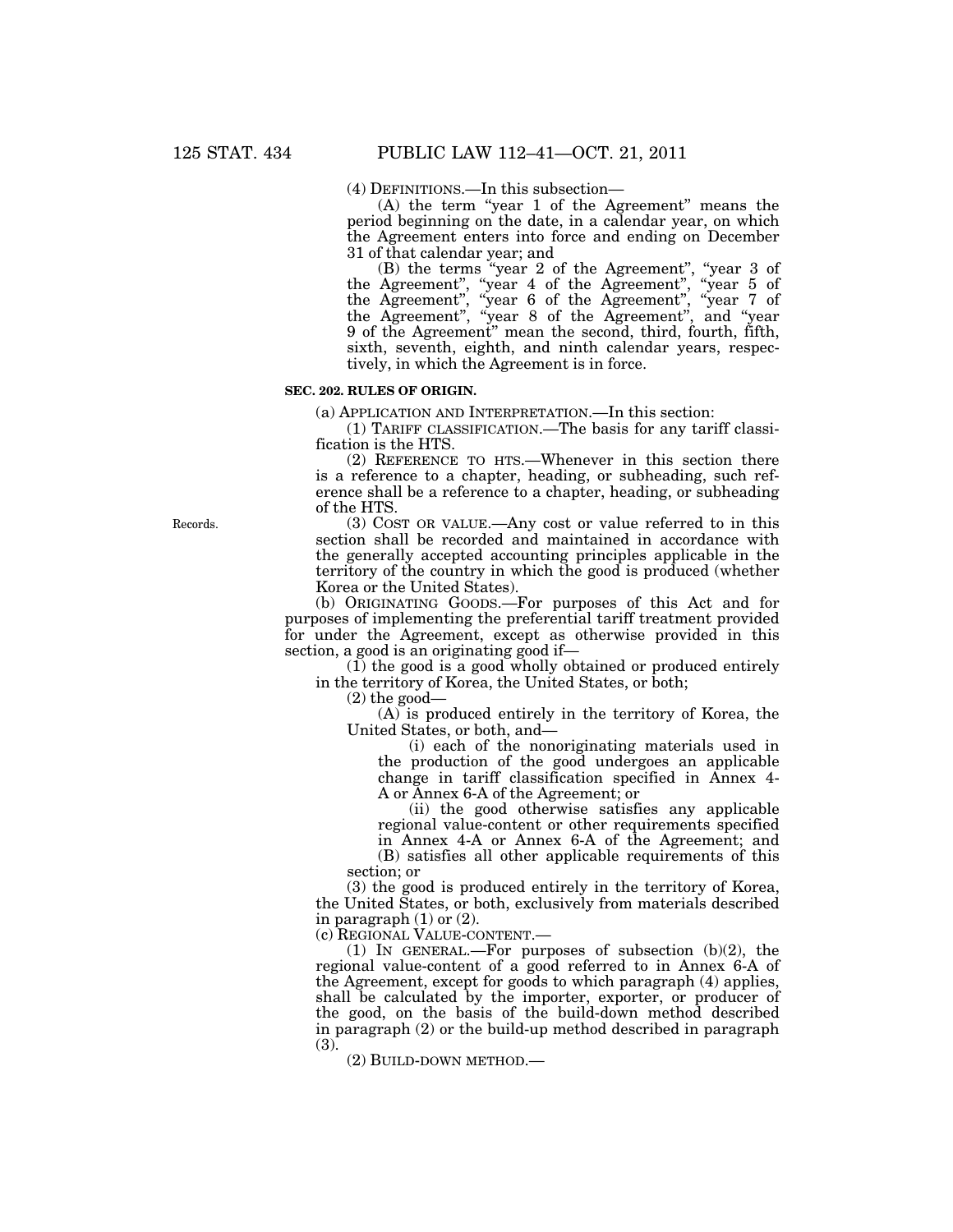(A) IN GENERAL.—The regional value-content of a good may be calculated on the basis of the following builddown method:

$$
RVC = \frac{AV-VNM}{AV} \times 100
$$

(B) DEFINITIONS.—In subparagraph (A):

(i) RVC.—The term " $R\widetilde{V}C$ " means the regional value-content of the good, expressed as a percentage.  $(ii)$  AV.—The term "AV" means the adjusted value

of the good. (iii) VNM.—The term ''VNM'' means the value of

nonoriginating materials, other than indirect materials, that are acquired and used by the producer in the production of the good, but does not include the value of a material that is self-produced.

(3) BUILD-UP METHOD.—

(A) IN GENERAL.—The regional value-content of a good may be calculated on the basis of the following buildup method:

$$
RVC = \frac{VOM}{AV} \times 100
$$

(B) DEFINITIONS.—In subparagraph (A):

(i) RVC.—The term ''RVC'' means the regional value-content of the good, expressed as a percentage.

(ii) AV.—The term ''AV'' means the adjusted value of the good.

(iii) VOM.—The term ''VOM'' means the value of originating materials, other than indirect materials, that are acquired or self-produced, and used by the producer in the production of the good.

(4) SPECIAL RULE FOR CERTAIN AUTOMOTIVE GOODS.—

(A) IN GENERAL.—For purposes of subsection (b)(2), the regional value-content of an automotive good referred to in Annex 6-A of the Agreement may be calculated by the importer, exporter, or producer of the good on the basis of the build-down method described in paragraph (2), the build-up method described in paragraph (3), or the following net cost method:

$$
RVC = \frac{NC - VNM}{NC} \times 100
$$

(B) DEFINITIONS.—In subparagraph (A):

(i) AUTOMOTIVE GOOD.—The term ''automotive good'' means a good provided for in any of subheadings 8407.31 through 8407.34, subheading 8408.20, heading 8409, or any of headings 8701 through 8708.

(ii) RVC.—The term "RVC" means the regional value-content of the automotive good, expressed as a percentage.

(iii) NC.—The term ''NC'' means the net cost of the automotive good.

(iv) VNM.—The term ''VNM'' means the value of nonoriginating materials, other than indirect materials, that are acquired and used by the producer in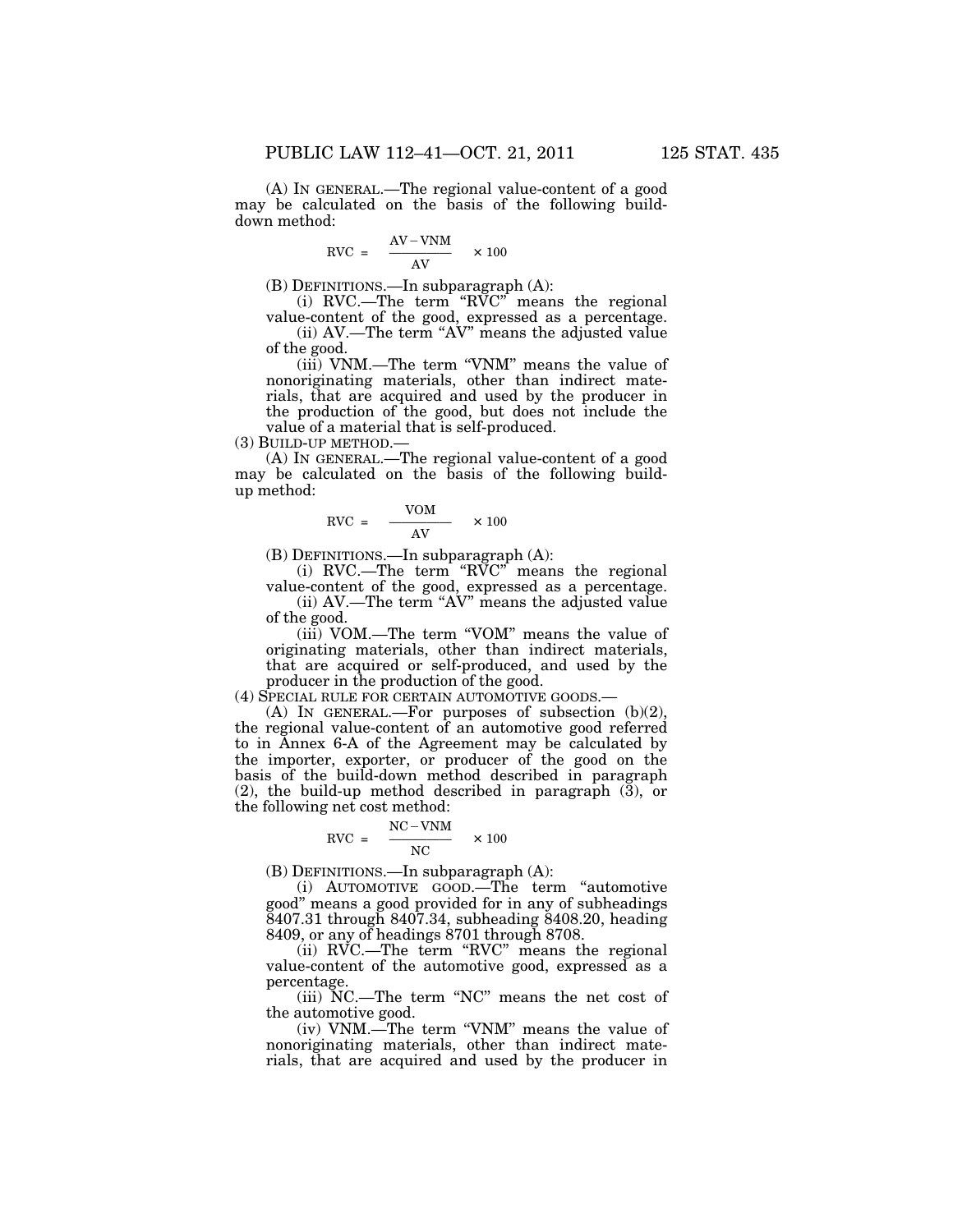the production of the automotive good, but does not include the value of a material that is self-produced. (C) MOTOR VEHICLES.—

(i) BASIS OF CALCULATION.—For purposes of determining the regional value-content under subparagraph (A) for an automotive good that is a motor vehicle provided for in any of headings 8701 through 8705, an importer, exporter, or producer may average the amounts calculated under the net cost formula contained in subparagraph (A), over the producer's fiscal year—

(I) with respect to all motor vehicles in any one of the categories described in clause (ii); or

(II) with respect to all motor vehicles in any such category that are exported to the territory of Korea or the United States.

(ii) CATEGORIES.—A category is described in this clause if it—

(I) is the same model line of motor vehicles, is in the same class of motor vehicles, and is produced in the same plant in the territory of Korea or the United States, as the good described in clause (i) for which regional value-content is being calculated;

(II) is the same class of motor vehicles, and is produced in the same plant in the territory of Korea or the United States, as the good described in clause (i) for which regional valuecontent is being calculated; or

(III) is the same model line of motor vehicles produced in the territory of Korea or the United States as the good described in clause (i) for which regional value-content is being calculated.

(D) OTHER AUTOMOTIVE GOODS.—For purposes of determining the regional value-content under subparagraph (A) for automotive materials provided for in any of subheadings 8407.31 through 8407.34, in subheading 8408.20, or in heading 8409, 8706, 8707, or 8708, that are produced in the same plant, an importer, exporter, or producer may—

(i) average the amounts calculated under the net cost formula contained in subparagraph (A) over—

(I) the fiscal year of the motor vehicle producer to whom the automotive goods are sold,

(II) any quarter or month, or

(III) the fiscal year of the producer of such goods,

if the goods were produced during the fiscal year, quarter, or month that is the basis for the calculation;

(ii) determine the average referred to in clause (i) separately for such goods sold to 1 or more motor vehicle producers; or

(iii) make a separate determination under clause (i) or (ii) for such goods that are exported to the territory of Korea or the United States.

(E) CALCULATING NET COST.—The importer, exporter, or producer of an automotive good shall, consistent with the provisions regarding allocation of costs provided for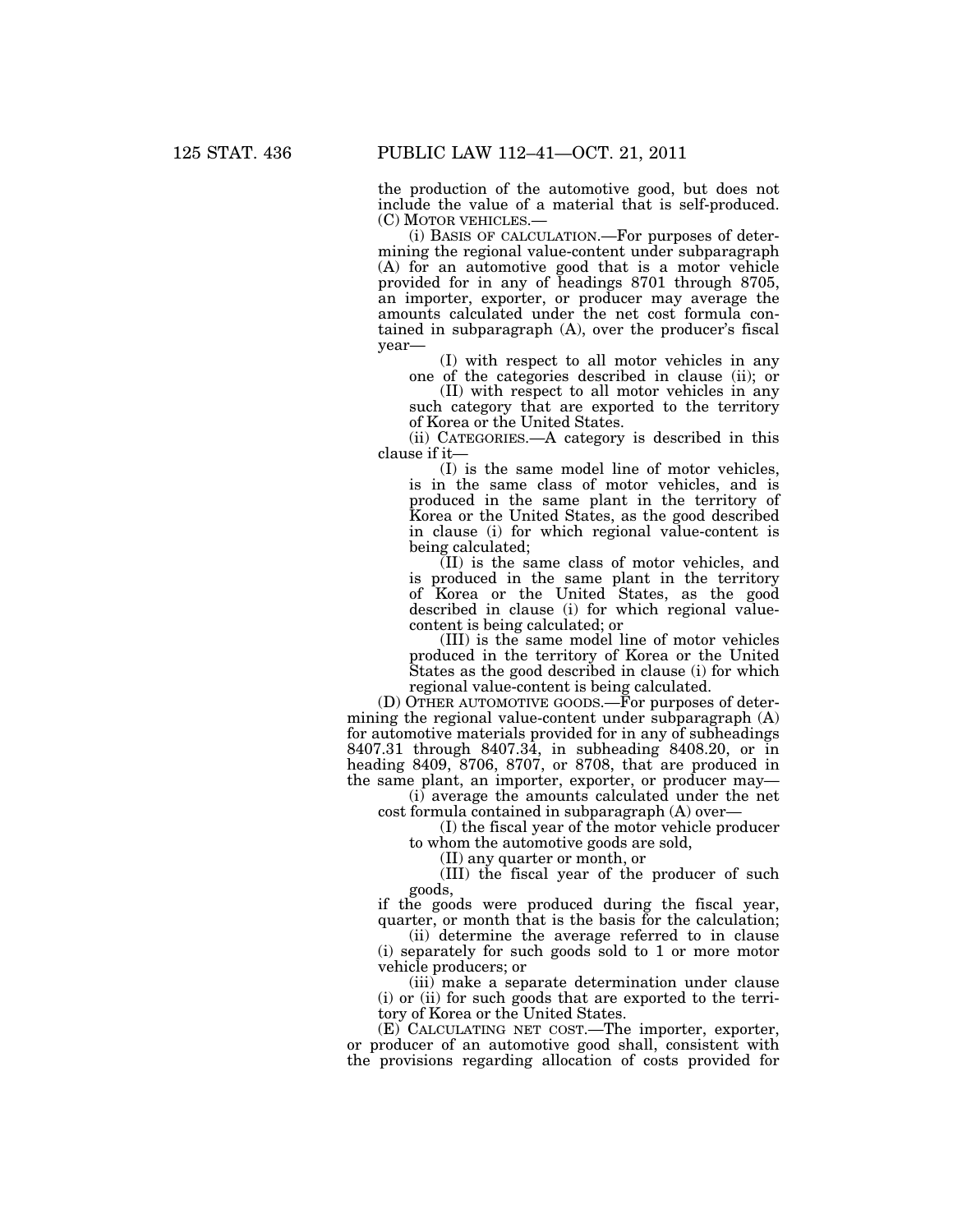in generally accepted accounting principles, determine the net cost of the automotive good under subparagraph (B)

(i) calculating the total cost incurred with respect to all goods produced by the producer of the automotive good, subtracting any sales promotion, marketing, and after-sales service costs, royalties, shipping and packing costs, and nonallowable interest costs that are included in the total cost of all such goods, and then reasonably allocating the resulting net cost of those goods to the automotive good;

(ii) calculating the total cost incurred with respect to all goods produced by that producer, reasonably allocating the total cost to the automotive good, and then subtracting any sales promotion, marketing, and after-sales service costs, royalties, shipping and packing costs, and nonallowable interest costs that are included in the portion of the total cost allocated to the automotive good; or

(iii) reasonably allocating each cost that forms part of the total cost incurred with respect to the automotive good so that the aggregate of these costs does not include any sales promotion, marketing, and after-sales service costs, royalties, shipping and packing costs, or nonallowable interest costs.

(d) VALUE OF MATERIALS.—

 $by-$ 

(1) IN GENERAL.—For the purpose of calculating the regional value-content of a good under subsection (c), and for purposes of applying the de minimis rules under subsection  $(f)$ , the value of a material is—

(A) in the case of a material that is imported by the producer of the good, the adjusted value of the material;

(B) in the case of a material acquired in the territory in which the good is produced, the value, determined in accordance with Articles 1 through 8, Article 15, and the corresponding interpretive notes, of the Agreement on Implementation of Article VII of the General Agreement on Tariffs and Trade 1994 referred to in section 101(d)(8) of the Uruguay Round Agreements Act (19 U.S.C.  $3511(d)(8)$ , as set forth in regulations promulgated by the Secretary of the Treasury providing for the application of such Articles in the absence of an importation by the producer; or

(C) in the case of a material that is self-produced, the sum of—

(i) all expenses incurred in the production of the material, including general expenses; and

(ii) an amount for profit equivalent to the profit added in the normal course of trade.

(2) FURTHER ADJUSTMENTS TO THE VALUE OF MATERIALS.— (A) ORIGINATING MATERIAL.—The following expenses,

if not included in the value of an originating material calculated under paragraph (1), may be added to the value of the originating material:

(i) The costs of freight, insurance, packing, and all other costs incurred in transporting the material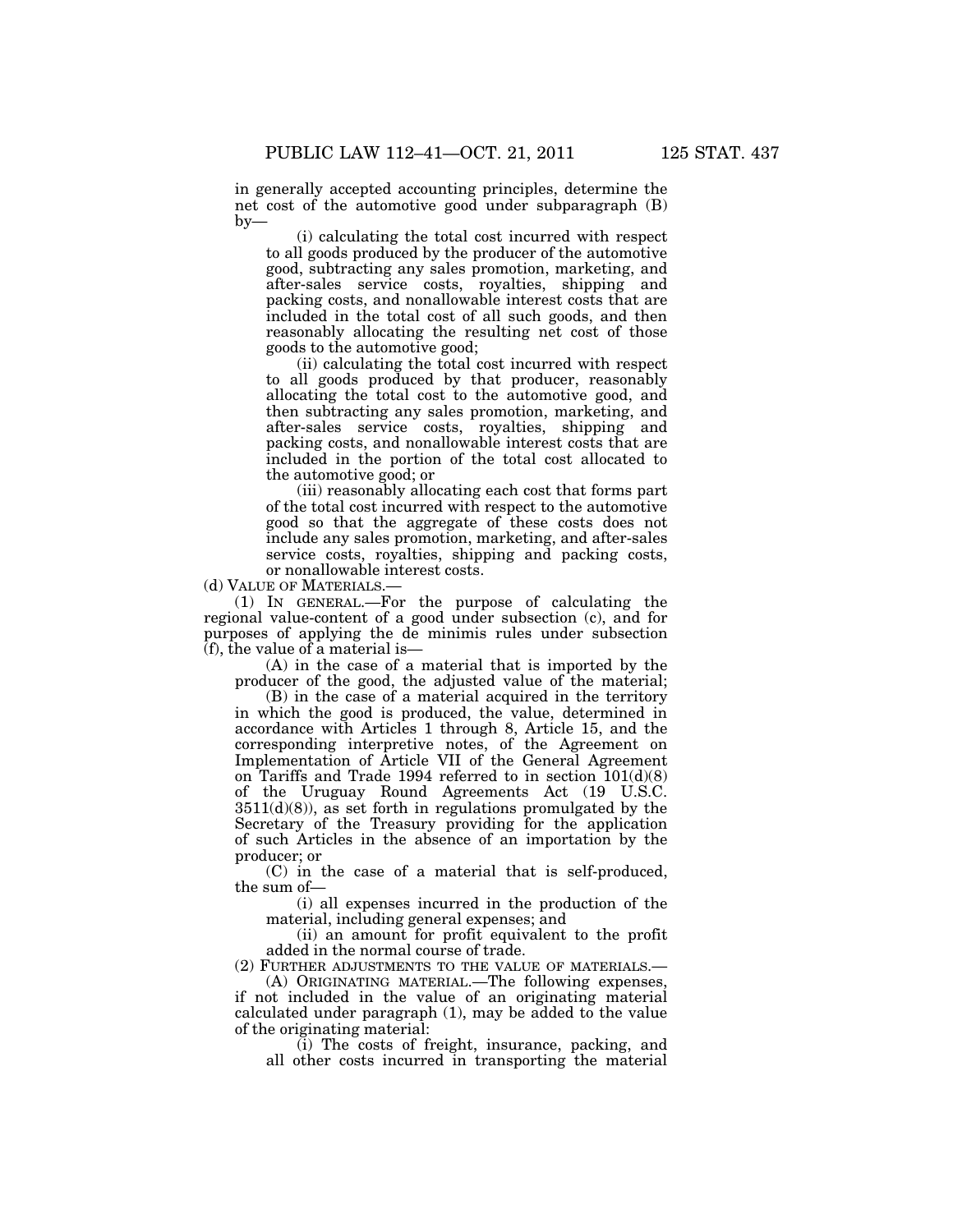within or between the territory of Korea, the United States, or both, to the location of the producer.

(ii) Duties, taxes, and customs brokerage fees on the material paid in the territory of Korea, the United States, or both, other than duties or taxes that are waived, refunded, refundable, or otherwise recoverable, including credit against duty or tax paid or payable.

(iii) The cost of waste and spoilage resulting from the use of the material in the production of the good,

less the value of renewable scrap or byproducts.<br>(B) NONORIGINATING MATERIAL.—The following (B) NONORIGINATING MATERIAL.—The expenses, if included in the value of a nonoriginating material calculated under paragraph (1), may be deducted from the value of the nonoriginating material:

(i) The costs of freight, insurance, packing, and all other costs incurred in transporting the material within or between the territory of Korea, the United States, or both, to the location of the producer.

(ii) Duties, taxes, and customs brokerage fees on the material paid in the territory of Korea, the United States, or both, other than duties or taxes that are waived, refunded, refundable, or otherwise recoverable, including credit against duty or tax paid or payable.

(iii) The cost of waste and spoilage resulting from the use of the material in the production of the good, less the value of renewable scrap or byproducts.

(iv) The cost of originating materials used in the production of the nonoriginating material in the territory of Korea, the United States, or both.

(e) ACCUMULATION.—

(1) ORIGINATING MATERIALS USED IN PRODUCTION OF GOODS OF THE OTHER COUNTRY.—Originating materials from the territory of Korea or the United States that are used in the production of a good in the territory of the other country shall be considered to originate in the territory of such other country.

(2) MULTIPLE PRODUCERS.—A good that is produced in the territory of Korea, the United States, or both, by 1 or more producers, is an originating good if the good satisfies the requirements of subsection (b) and all other applicable requirements of this section.

(f) DE MINIMIS AMOUNTS OF NONORIGINATING MATERIALS.—

(1) IN GENERAL.—Except as provided in paragraphs (2) and (3), a good that does not undergo a change in tariff classification pursuant to Annex 6-A of the Agreement is an originating good if—

(A) the value of all nonoriginating materials used in the production of the good that do not undergo the applicable change in tariff classification (set forth in Annex 6-A of the Agreement) does not exceed 10 percent of the adjusted value of the good;

(B) the good meets all other applicable requirements of this section; and

(C) the value of such nonoriginating materials is included in the value of nonoriginating materials for any applicable regional value-content requirement for the good.

 $(2)$  EXCEPTIONS.—Paragraph  $(1)$  does not apply to the following: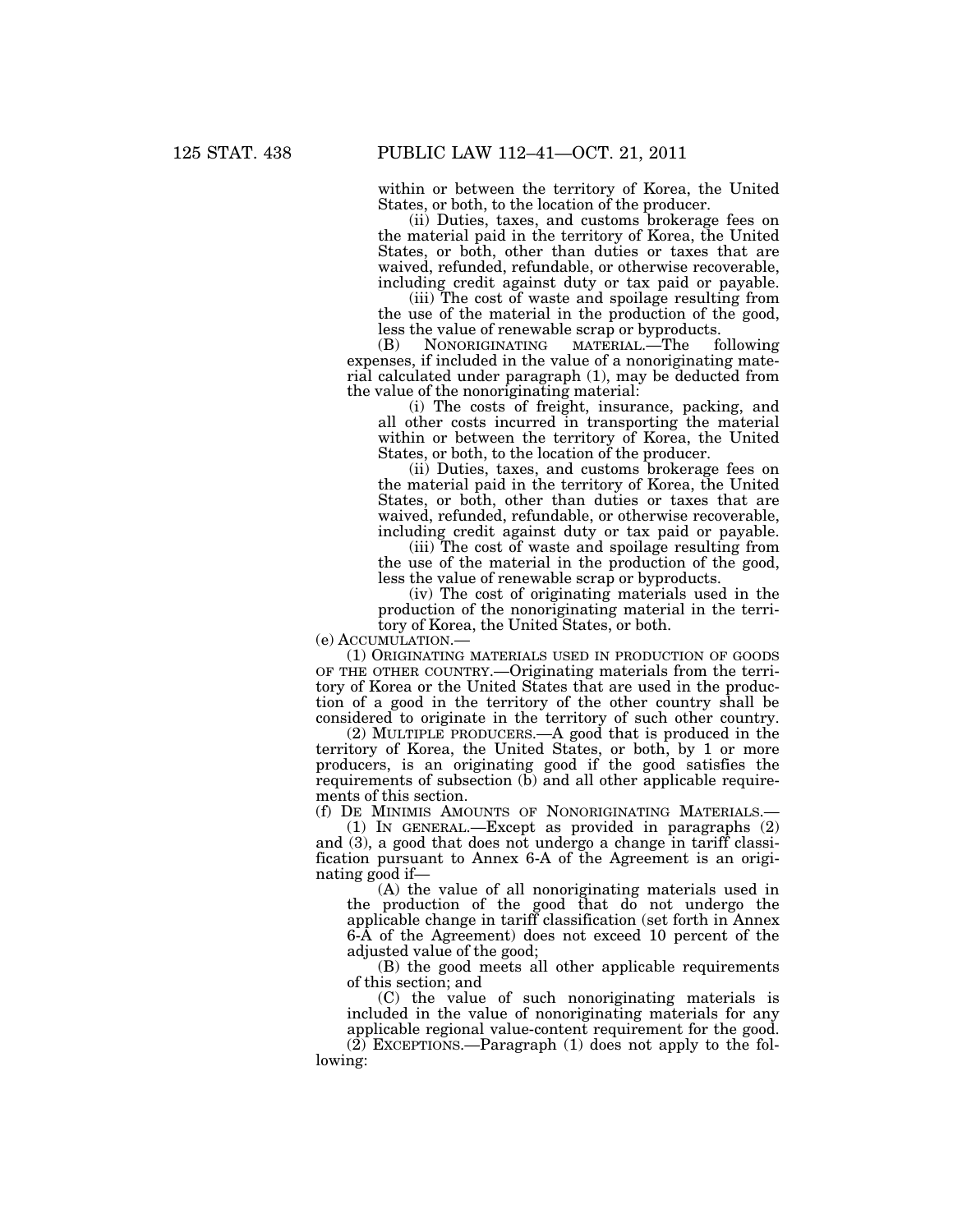(A) A nonoriginating material provided for in chapter 3 that is used in the production of a good provided for in chapter 3.

(B) A nonoriginating material provided for in chapter 4, or a nonoriginating dairy preparation containing over 10 percent by weight of milk solids provided for in subheading 1901.90 or 2106.90, that is used in the production of a good provided for in chapter 4.

(C) A nonoriginating material provided for in chapter 4, or a nonoriginating dairy preparation containing over 10 percent by weight of milk solids provided for in subheading 1901.90, that is used in the production of any of the following goods:

(i) Infant preparations containing over 10 percent by weight of milk solids provided for in subheading 1901.10.

(ii) Mixes and doughs, containing over 25 percent by weight of butterfat, not put up for retail sale, provided for in subheading 1901.20.

(iii) Dairy preparations containing over 10 percent by weight of milk solids provided for in subheading 1901.90 or 2106.90.

(iv) Goods provided for in heading 2105.

(v) Beverages containing milk provided for in subheading 2202.90.

(vi) Animal feeds containing over 10 percent by weight of milk solids provided for in subheading 2309.90.

(D) A nonoriginating material provided for in chapter 7 that is used in the production of a good provided for in subheading 0703.10, 0703.20, 0709.59, 0709.60, 0711.90, 0712.20, 0714.20, or any of subheadings 0710.21 through 0710.80 or 0712.39 through 0713.10.

(E) A nonoriginating material provided for in heading 1006, or a nonoriginating rice product provided for in chapter 11 that is used in the production of a good provided for in heading 1006, 1102, 1103, 1104, or subheading 1901.20 or 1901.90.

(F) A nonoriginating material provided for in heading 0805, or any of subheadings 2009.11 through 2009.39, that is used in the production of a good provided for in any of subheadings 2009.11 through 2009.39, or in fruit or vegetable juice of any single fruit or vegetable, fortified with minerals or vitamins, concentrated or unconcentrated, provided for in subheading 2106.90 or 2202.90.

(G) Nonoriginating peaches, pears, or apricots provided for in chapter 8 or 20 that are used in the production of a good provided for in heading 2008.

(H) A nonoriginating material provided for in chapter 15 that is used in the production of a good provided for in any of headings 1501 through 1508, or heading 1512, 1514, or 1515.

(I) A nonoriginating material provided for in heading 1701 that is used in the production of a good provided for in any of headings 1701 through 1703.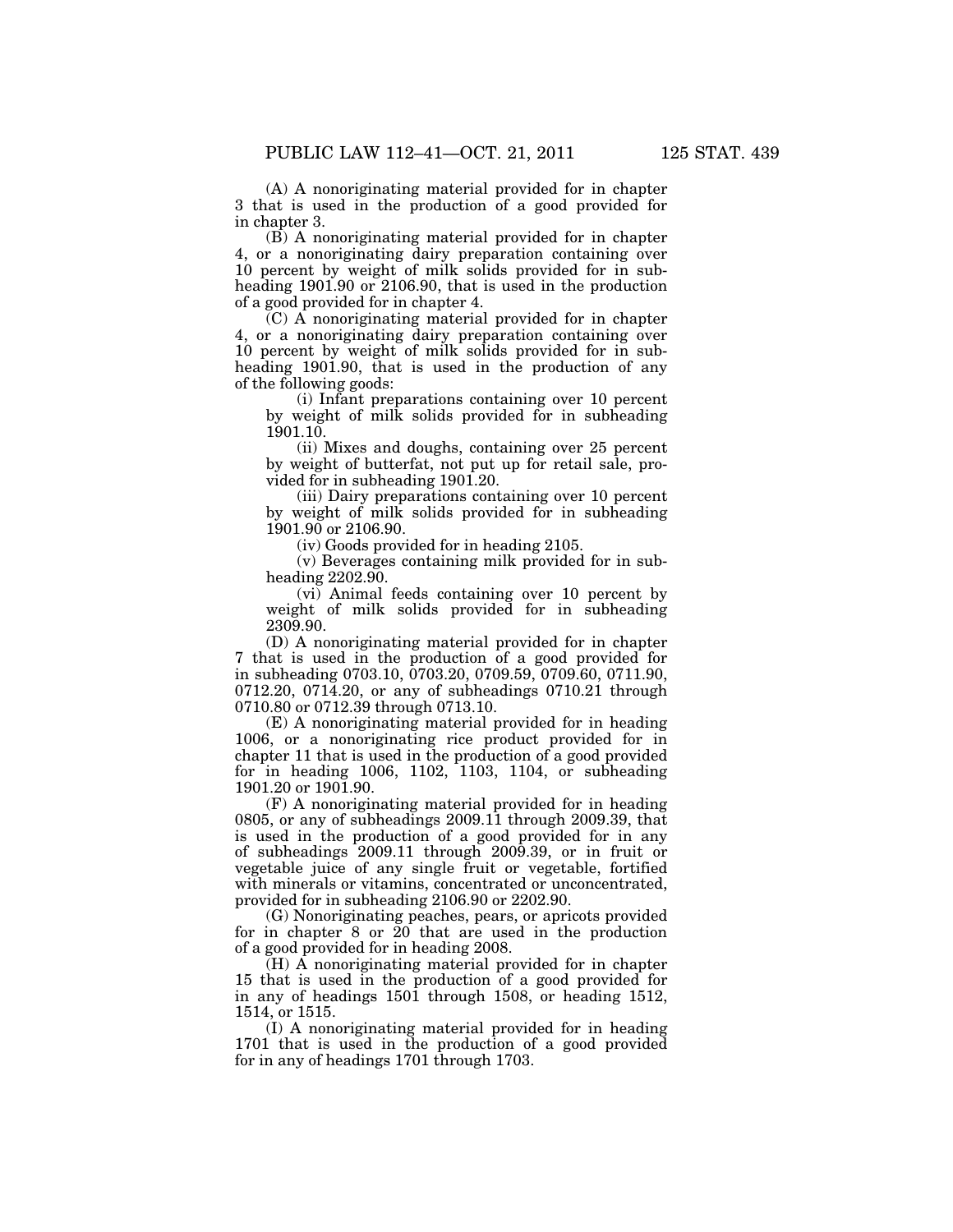(J) A nonoriginating material provided for in chapter 17 that is used in the production of a good provided for in subheading 1806.10.

(K) Except as provided in subparagraphs (A) through (J) and Annex 6-A of the Agreement, a nonoriginating material used in the production of a good provided for in any of chapters 1 through 24, unless the nonoriginating material is provided for in a different subheading than the good for which origin is being determined under this section.<br>(3) TEXTILE OR APPAREL GOODS.—

 $(A)$  In GENERAL.—Except as provided in subparagraph (B), a textile or apparel good that is not an originating good because certain fibers or yarns used in the production of the component of the good that determines the tariff classification of the good do not undergo an applicable change in tariff classification, set forth in Annex 4-A of the Agreement, shall be considered to be an originating good if the total weight of all such fibers or yarns in that component is not more than 7 percent of the total weight of that component.

(B) CERTAIN TEXTILE OR APPAREL GOODS.—A textile or apparel good containing elastomeric yarns in the component of the good that determines the tariff classification of the good shall be considered to be an originating good only if such yarns are wholly formed and finished in the territory of Korea, the United States, or both.

(C) YARN, FABRIC, OR FIBER.—For purposes of this paragraph, in the case of a good that is a yarn, fabric, or fiber, the term "component of the good that determines the tariff classification of the good'' means all of the fibers in the good.

(g) FUNGIBLE GOODS AND MATERIALS.—

 $(1)$  In GENERAL.-

(A) CLAIM FOR PREFERENTIAL TARIFF TREATMENT.—A person claiming that a fungible good or fungible material is an originating good may base the claim either on the physical segregation of the fungible good or fungible material or by using an inventory management method with respect to the fungible good or fungible material.

(B) INVENTORY MANAGEMENT METHOD.—In this subsection, the term "inventory management method" means—

(i) averaging;

 $(ii)$  "last-in, first-out";

(iii) "first-in, first-out"; or

(iv) any other method—

(I) recognized in the generally accepted accounting principles of the country in which the production is performed (whether Korea or the United States); or

(II) otherwise accepted by that country.

(2) ELECTION OF INVENTORY METHOD.—A person selecting an inventory management method under paragraph (1) for a particular fungible good or fungible material shall continue to use that method for that fungible good or fungible material throughout the fiscal year of such person.

(h) ACCESSORIES, SPARE PARTS, OR TOOLS.—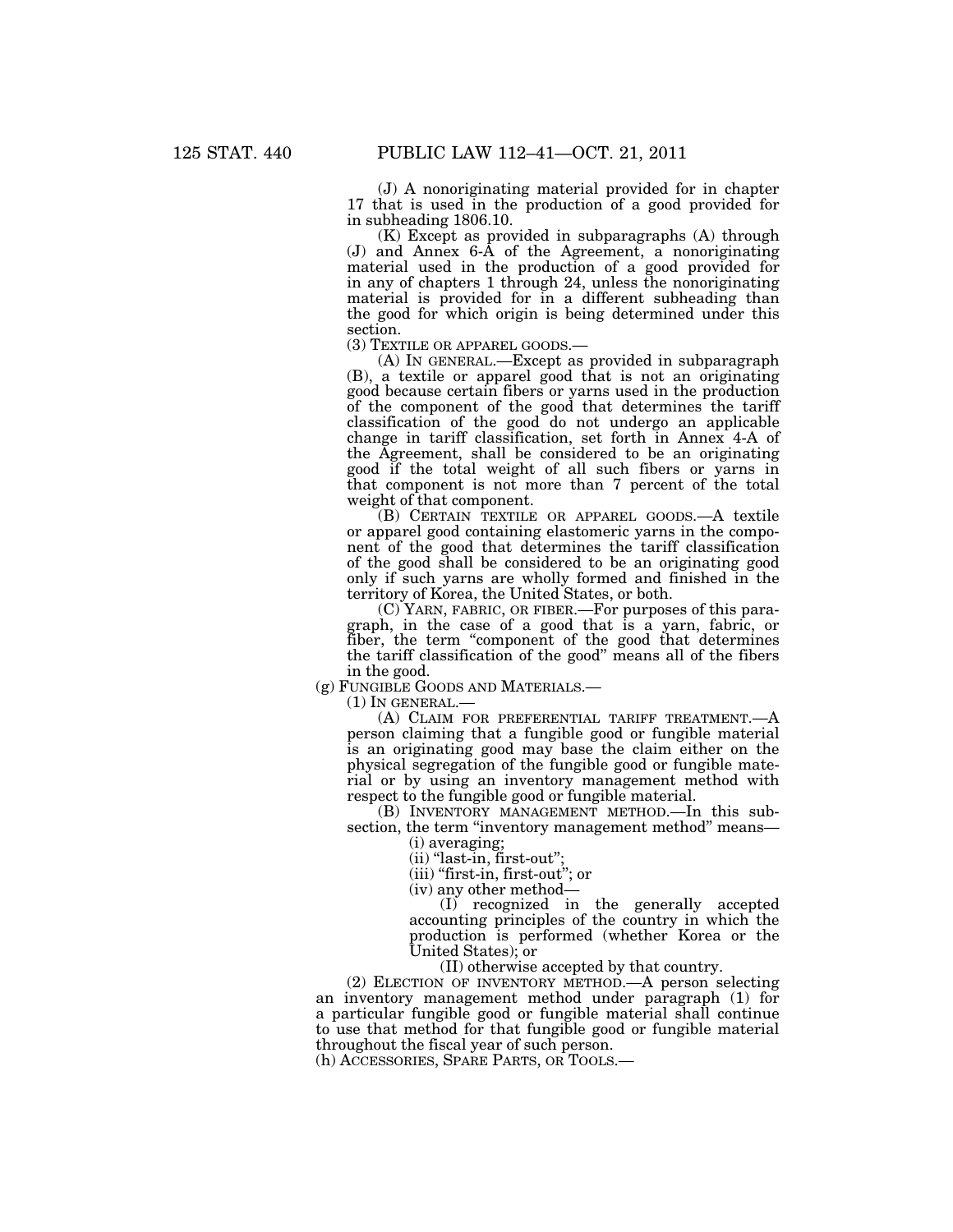(1) IN GENERAL.—Subject to paragraphs (2) and (3), accessories, spare parts, or tools delivered with a good that form part of the good's standard accessories, spare parts, or tools shall—

(A) be treated as originating goods if the good is an originating good; and

(B) be disregarded in determining whether all the nonoriginating materials used in the production of the good undergo the applicable change in tariff classification set forth in Annex 6-A of the Agreement.

(2) CONDITIONS.—Paragraph (1) shall apply only if—

Applicability.

(A) the accessories, spare parts, or tools are classified with and not invoiced separately from the good; and

(B) the quantities and value of the accessories, spare parts, or tools are customary for the good.

(3) REGIONAL VALUE CONTENT.—If the good is subject to a regional value-content requirement, the value of the accessories, spare parts, or tools shall be taken into account as originating or nonoriginating materials, as the case may be, in calculating the regional value-content of the good.

(i) PACKAGING MATERIALS AND CONTAINERS FOR RETAIL SALE.— Packaging materials and containers in which a good is packaged for retail sale, if classified with the good, shall be disregarded in determining whether all the nonoriginating materials used in the production of the good undergo the applicable change in tariff classification set forth in Annex 4-A or Annex 6-A of the Agreement, and, if the good is subject to a regional value-content requirement, the value of such packaging materials and containers shall be taken into account as originating or nonoriginating materials, as the case may be, in calculating the regional value-content of the good.

(j) PACKING MATERIALS AND CONTAINERS FOR SHIPMENT.— Packing materials and containers for shipment shall be disregarded in determining whether a good is an originating good.

(k) INDIRECT MATERIALS.—An indirect material shall be disregarded in determining whether a good is an originating good.

(l) TRANSIT AND TRANSHIPMENT.—A good that has undergone production necessary to qualify as an originating good under subsection (b) shall not be considered to be an originating good if, subsequent to that production, the good—

(1) undergoes further production or any other operation outside the territory of Korea or the United States, other than unloading, reloading, or any other operation necessary to preserve the good in good condition or to transport the good to the territory of Korea or the United States; or

(2) does not remain under the control of customs authorities in the territory of a country other than Korea or the United States.

(m) GOODS CLASSIFIABLE AS GOODS PUT UP IN SETS.—Notwithstanding the rules set forth in Annex 4-A and Annex 6-A of the Agreement, goods classifiable as goods put up in sets for retail sale as provided for in General Rule of Interpretation 3 of the HTS shall not be considered to be originating goods unless—

(1) each of the goods in the set is an originating good; or

(2) the total value of the nonoriginating goods in the set does not exceed—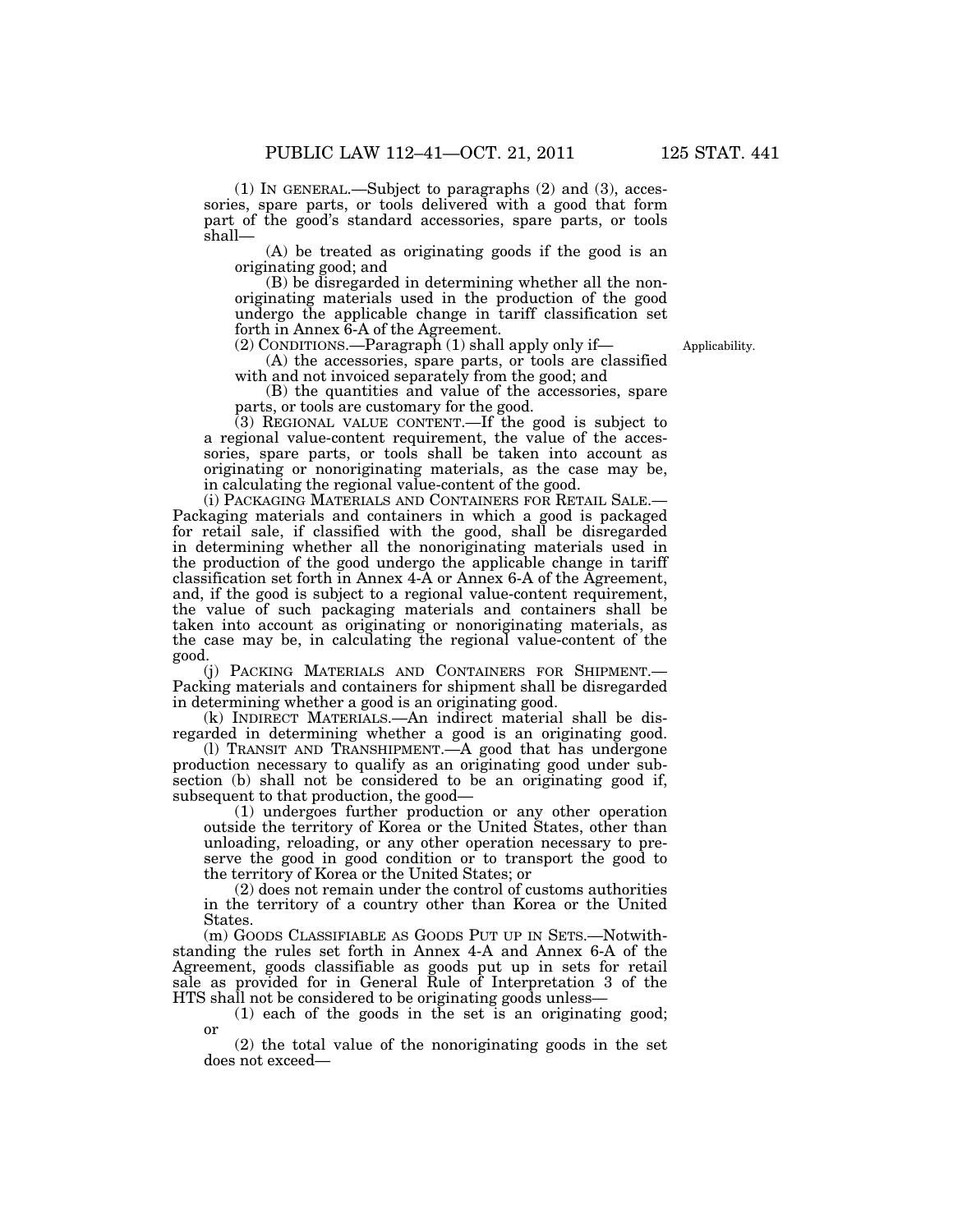(A) in the case of textile or apparel goods, 10 percent of the adjusted value of the set; or

(B) in the case of goods, other than textile or apparel goods, 15 percent of the adjusted value of the set.

(n) DEFINITIONS.—In this section:

(1) ADJUSTED VALUE.—The term ''adjusted value'' means the value determined in accordance with Articles 1 through 8, Article 15, and the corresponding interpretive notes, of the Agreement on Implementation of Article VII of the General Agreement on Tariffs and Trade 1994 referred to in section 101(d)(8) of the Uruguay Round Agreements Act (19 U.S.C.  $3511(d)(8)$ , adjusted, if necessary, to exclude any costs, charges, or expenses incurred for transportation, insurance, and related services incident to the international shipment of the merchandise from the country of exportation to the place of importation.

(2) CLASS OF MOTOR VEHICLES.—The term ''class of motor vehicles'' means any one of the following categories of motor vehicles:

(A) Motor vehicles provided for in subheading 8701.20, 8704.10, 8704.22, 8704.23, 8704.32, or 8704.90, or heading 8705 or 8706, or motor vehicles for the transport of 16 or more persons provided for in subheading 8702.10 or 8702.90.

(B) Motor vehicles provided for in subheading 8701.10 or any of subheadings 8701.30 through 8701.90.

(C) Motor vehicles for the transport of 15 or fewer persons provided for in subheading 8702.10 or 8702.90, or motor vehicles provided for in subheading 8704.21 or 8704.31.

(D) Motor vehicles provided for in any of subheadings 8703.21 through 8703.90.

(3) FUNGIBLE GOOD OR FUNGIBLE MATERIAL.—The term ''fungible good'' or ''fungible material'' means a good or material, as the case may be, that is interchangeable with another good or material for commercial purposes and the properties of which are essentially identical to such other good or material.

(4) GENERALLY ACCEPTED ACCOUNTING PRINCIPLES.—The term ''generally accepted accounting principles''—

(A) means the recognized consensus or substantial authoritative support given in the territory of Korea or the United States, as the case may be, with respect to the recording of revenues, expenses, costs, assets, and liabilities, the disclosure of information, and the preparation of financial statements; and

(B) may encompass broad guidelines for general application as well as detailed standards, practices, and procedures.

(5) GOOD WHOLLY OBTAINED OR PRODUCED ENTIRELY IN THE TERRITORY OF KOREA, THE UNITED STATES, OR BOTH.— The term "good wholly obtained or produced entirely in the territory of Korea, the United States, or both'' means any of the following:

(A) Plants and plant products grown, and harvested or gathered, in the territory of Korea, the United States, or both.

(B) Live animals born and raised in the territory of Korea, the United States, or both.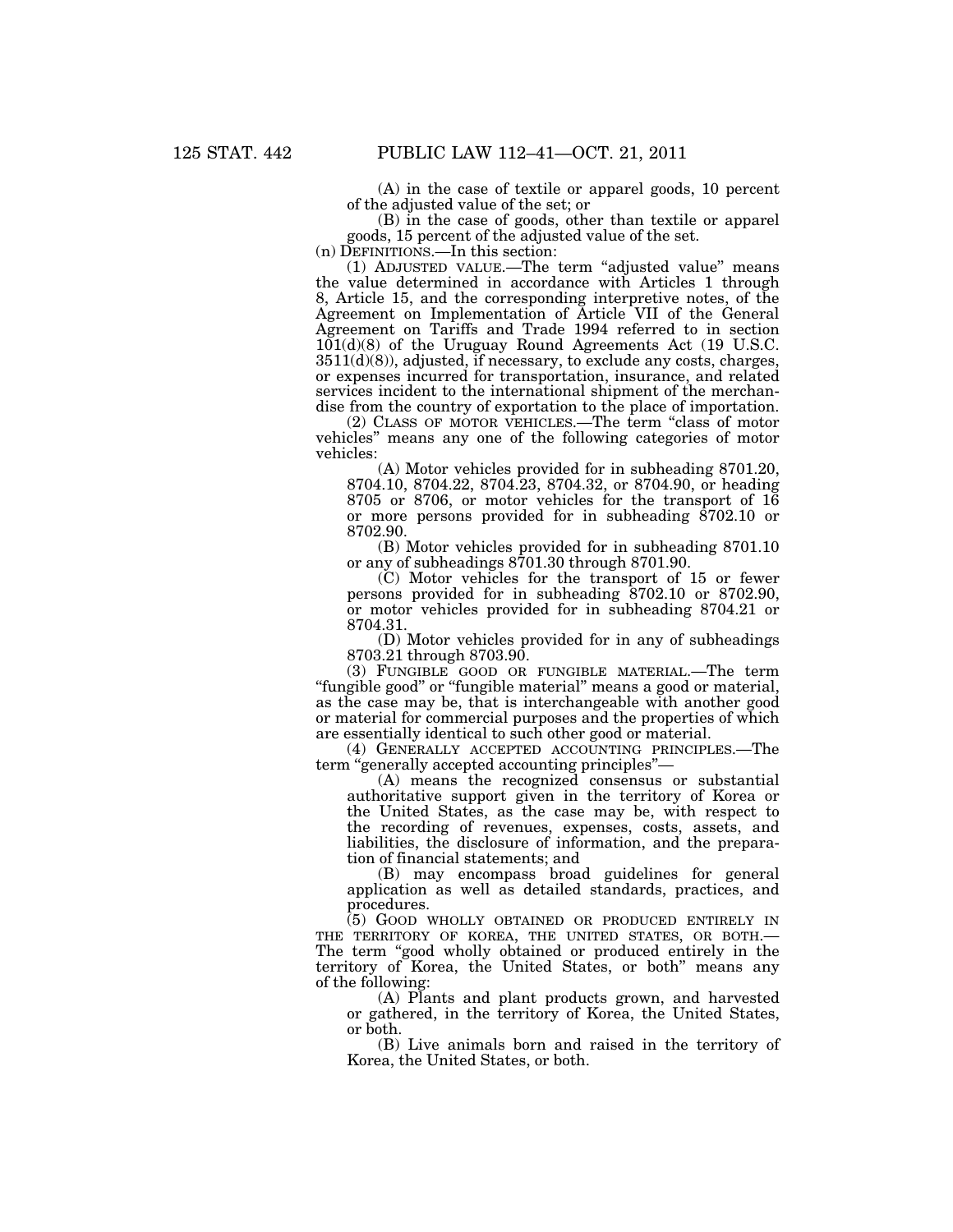(C) Goods obtained in the territory of Korea, the United States, or both from live animals.

(D) Goods obtained from hunting, trapping, fishing, or aquaculture conducted in the territory of Korea, the United States, or both.

(E) Minerals and other natural resources not included in subparagraphs (A) through (D) that are extracted or taken from the territory of Korea, the United States, or both.

(F) Fish, shellfish, and other marine life taken from the sea, seabed, or subsoil outside the territory of Korea or the United States by—

(i) a vessel that is registered or recorded with Korea and flying the flag of Korea; or

(ii) a vessel that is documented under the laws of the United States.

(G) Goods produced on board a factory ship from goods referred to in subparagraph (F), if such factory ship—

(i) is registered or recorded with Korea and flies the flag of Korea; or

(ii) is a vessel that is documented under the laws of the United States.

(H)(i) Goods taken by Korea or a person of Korea from the seabed or subsoil outside the territory of Korea, the United States, or both, if Korea has rights to exploit such seabed or subsoil; or

(ii) Goods taken by the United States or a person of the United States from the seabed or subsoil outside the territory of the United States, Korea, or both, if the United States has rights to exploit such seabed or subsoil.

(I) Goods taken from outer space, if the goods are obtained by Korea or the United States or a person of Korea or the United States and not processed in the territory of a country other than Korea or the United States.

(J) Waste and scrap derived from—

(i) manufacturing or processing operations in the territory of Korea, the United States, or both; or

(ii) used goods collected in the territory of Korea, the United States, or both, if such goods are fit only for the recovery of raw materials.

(K) Recovered goods derived in the territory of Korea, the United States, or both, from used goods, and used in the territory of Korea, the United States, or both, in the production of remanufactured goods.

(L) Goods, at any stage of production, produced in the territory of Korea, the United States, or both, exclusively from—

(i) goods referred to in any of subparagraphs (A) through (J); or

(ii) the derivatives of goods referred to in clause (i).

(6) IDENTICAL GOODS.—The term ''identical goods'' means goods that are the same in all respects relevant to the rule of origin that qualifies the goods as originating goods.

(7) INDIRECT MATERIAL.—The term ''indirect material'' means a good used in the production, testing, or inspection of another good but not physically incorporated into that other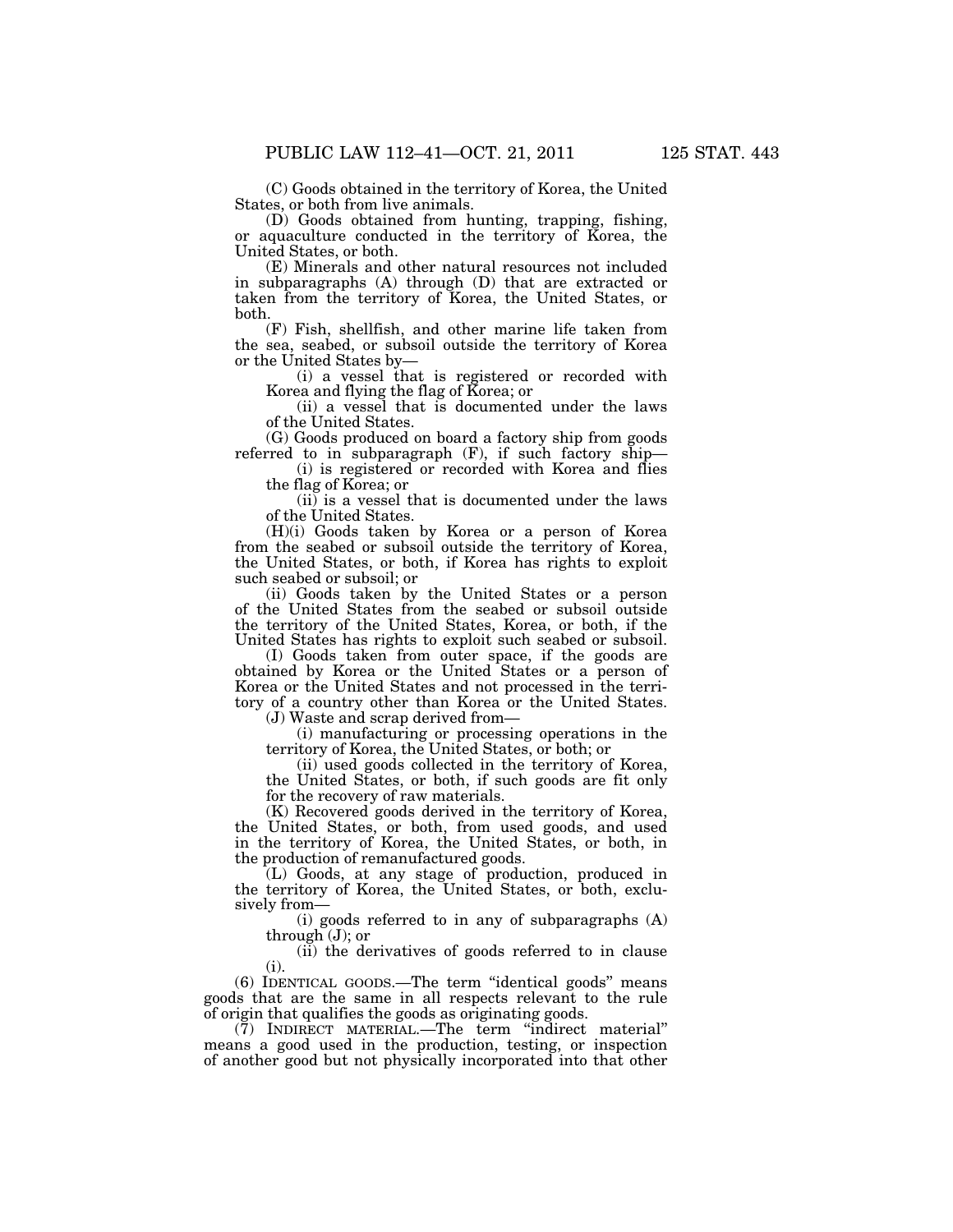good, or a good used in the maintenance of buildings or the operation of equipment associated with the production of another good, including—

(A) fuel and energy;

(B) tools, dies, and molds;

(C) spare parts and materials used in the maintenance of equipment or buildings;

(D) lubricants, greases, compounding materials, and other materials used in production or used to operate equipment or buildings;

(E) gloves, glasses, footwear, clothing, safety equipment, and supplies;

(F) equipment, devices, and supplies used for testing or inspecting the good;

(G) catalysts and solvents; and

(H) any other good that is not incorporated into the other good but the use of which in the production of the other good can reasonably be demonstrated to be a part of that production.

(8) MATERIAL.—The term ''material'' means a good that is used in the production of another good, including a part or an ingredient.

(9) MATERIAL THAT IS SELF-PRODUCED.—The term ''material that is self-produced'' means an originating material that is produced by a producer of a good and used in the production of that good.

(10) MODEL LINE OF MOTOR VEHICLES.—The term ''model line of motor vehicles'' means a group of motor vehicles having the same platform or model name.

(11) NET COST.—The term ''net cost'' means total cost minus sales promotion, marketing, and after-sales service costs, royalties, shipping and packing costs, and non-allowable interest costs that are included in the total cost.

(12) NONALLOWABLE INTEREST COSTS.—The term ''nonallowable interest costs'' means interest costs incurred by a producer that exceed 700 basis points above the applicable official interest rate for comparable maturities of the country in which the producer is located.

(13) NONORIGINATING GOOD OR NONORIGINATING MATE-RIAL.—The term "nonoriginating good" or "nonoriginating material'' means a good or material, as the case may be, that does not qualify as originating under this section.

(14) PACKING MATERIALS AND CONTAINERS FOR SHIPMENT.— The term "packing materials and containers for shipment" means goods used to protect another good during its transportation and does not include the packaging materials and containers in which the other good is packaged for retail sale.

(15) PREFERENTIAL TARIFF TREATMENT.—The term ''preferential tariff treatment'' means the customs duty rate, and the treatment under article 2.10.4 of the Agreement, that are applicable to an originating good pursuant to the Agreement.

(16) PRODUCER.—The term ''producer'' means a person who engages in the production of a good in the territory of Korea or the United States.

(17) PRODUCTION.—The term ''production'' means growing, mining, harvesting, fishing, breeding, raising, trapping,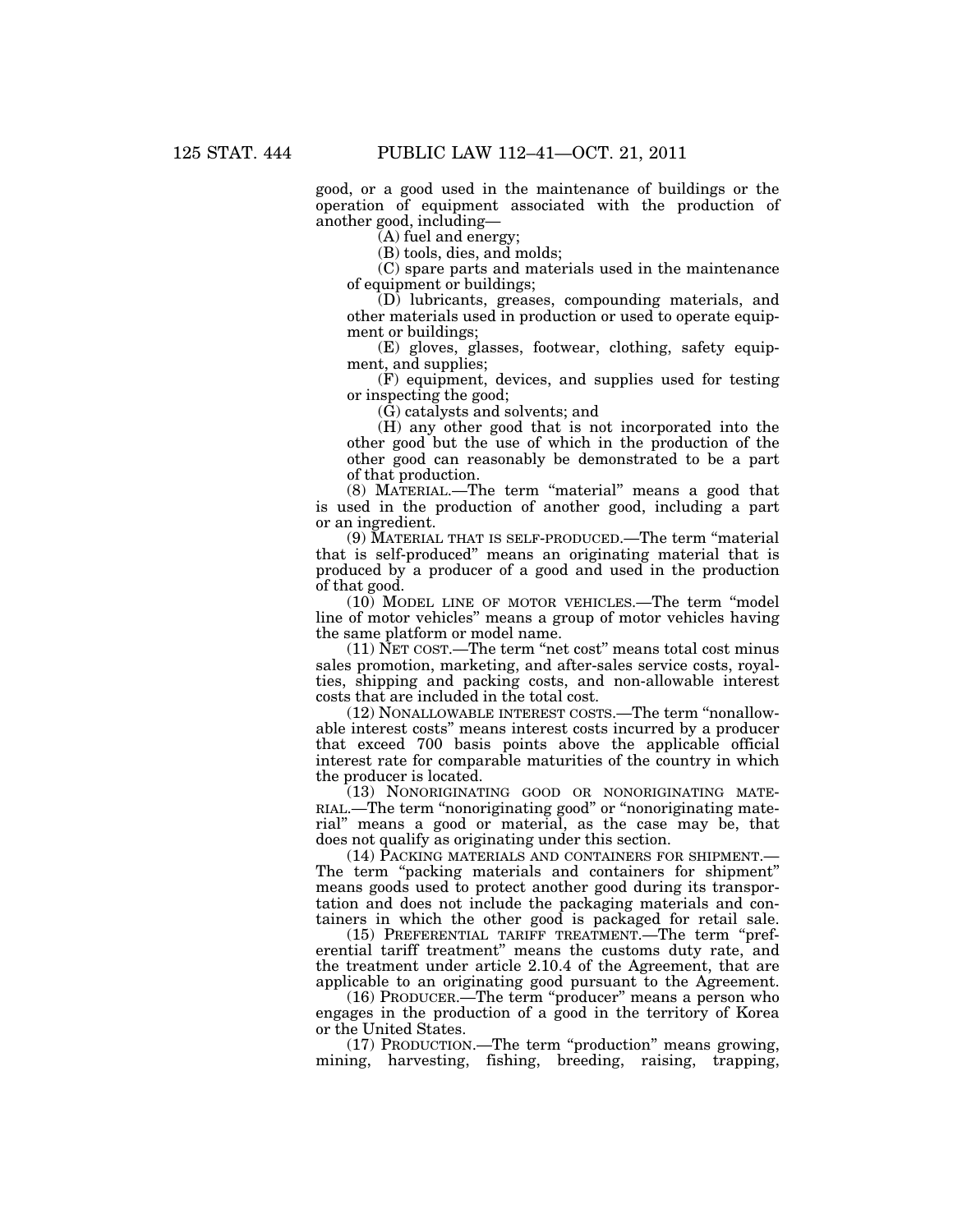hunting, manufacturing, processing, assembling, or disassembling a good.

 $(18)$  REASONABLY ALLOCATE.—The term "reasonably allocate'' means to apportion in a manner that would be appropriate under generally accepted accounting principles.

(19) RECOVERED GOODS.—The term ''recovered goods'' means materials in the form of individual parts that are the result of—

(A) the disassembly of used goods into individual parts; and

(B) the cleaning, inspecting, testing, or other processing that is necessary for improvement to sound working condition of such individual parts.

(20) REMANUFACTURED GOOD.—The term ''remanufactured good'' means a good that is classified under chapter 84, 85, 87, or 90 or heading 9402, and that—

(A) is entirely or partially comprised of recovered goods; and

(B) has a similar life expectancy and enjoys a factory warranty similar to such a good that is new.

(21) TOTAL COST.—

(A) IN GENERAL.—The term ''total cost''—

(i) means all product costs, period costs, and other costs for a good incurred in the territory of Korea, the United States, or both; and

(ii) does not include profits that are earned by the producer, regardless of whether they are retained by the producer or paid out to other persons as dividends, or taxes paid on those profits, including capital gains taxes.

(B) OTHER DEFINITIONS.—In this paragraph:

(i) PRODUCT COSTS.—The term ''product costs'' means costs that are associated with the production of a good and include the value of materials, direct labor costs, and direct overhead.

(ii) PERIOD COSTS.—The term ''period costs'' means costs, other than product costs, that are expensed in the period in which they are incurred, such as selling expenses and general and administrative expenses.

(iii) OTHER COSTS.—The term ''other costs'' means all costs recorded on the books of the producer that

are not product costs or period costs, such as interest. (22) USED.—The term ''used'' means utilized or consumed in the production of goods.

(o) PRESIDENTIAL PROCLAMATION AUTHORITY.—

(1) IN GENERAL.—The President is authorized to proclaim, as part of the HTS—

(A) the provisions set forth in Annex 4-A and Annex 6-A of the Agreement; and

(B) any additional subordinate category that is necessary to carry out this title consistent with the Agreement. (2) MODIFICATIONS.—

(A) IN GENERAL.—Subject to the consultation and layover provisions of section 104, the President may proclaim modifications to the provisions proclaimed under the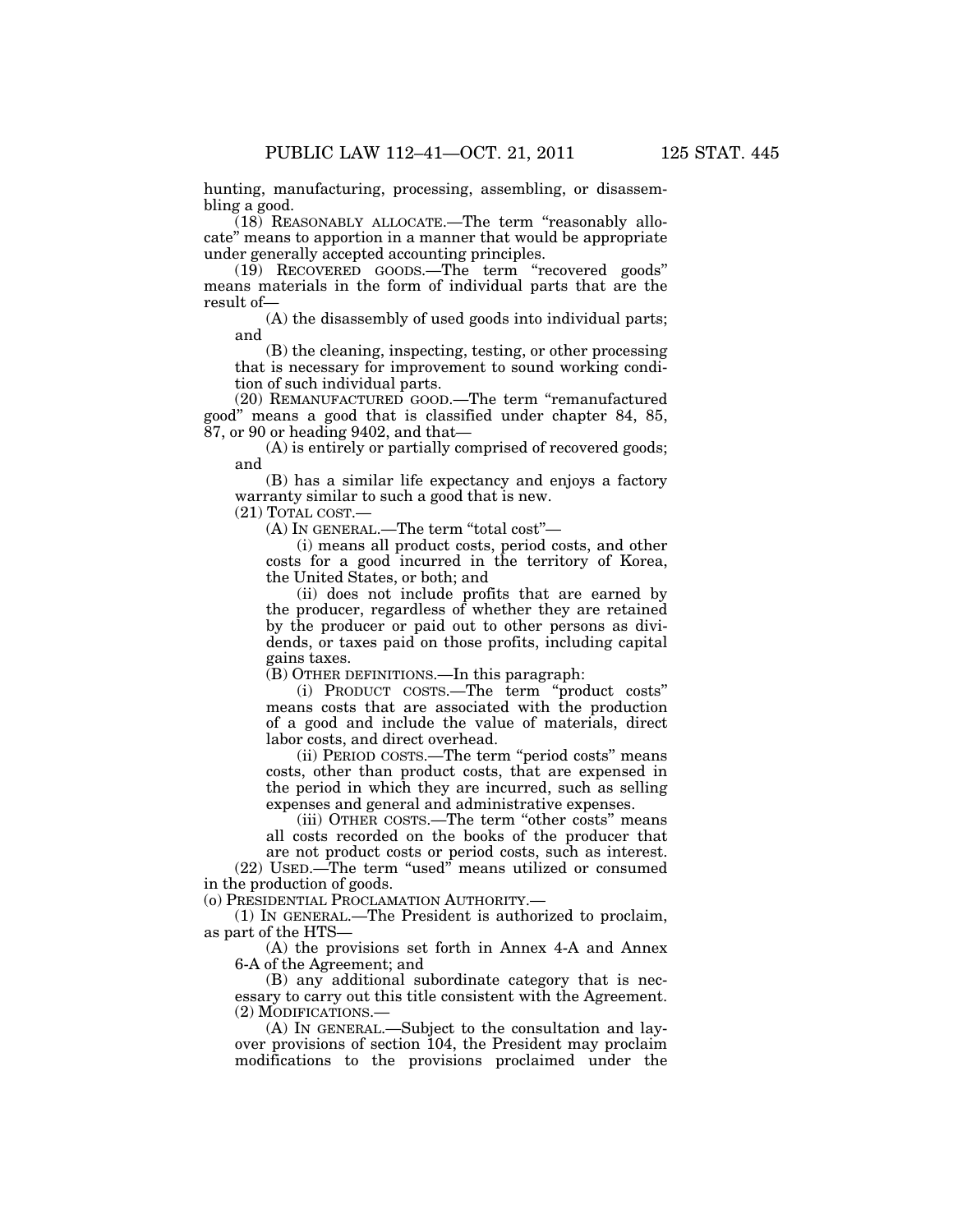authority of paragraph  $(1)(A)$ , other than provisions of chapters 50 through 63 (as included in Annex 4-A of the Agreement).

(B) ADDITIONAL PROCLAMATIONS.—Notwithstanding subparagraph (A), and subject to the consultation and layover provisions of section 104, the President may proclaim—

(i) such modifications to the provisions proclaimed under the authority of paragraph  $(1)(A)$  as are necessary to implement an agreement with Korea pursuant to article 4.2.5 of the Agreement; and

(ii) before the end of the 1-year period beginning on the date on which the Agreement enters into force, modifications to correct any typographical, clerical, or other nonsubstantive technical error regarding the provisions of chapters 50 through 63 (as included in Annex 4-A of the Agreement).

(3) FIBERS, YARNS, OR FABRICS NOT AVAILABLE IN COMMER-CIAL QUANTITIES IN THE UNITED STATES.—

(A) IN GENERAL.—Notwithstanding paragraph (2)(A), the list of fibers, yarns, and fabrics set forth in the list of the United States in Appendix 4-B-1 of the Agreement may be modified as provided for in this paragraph.

(B) DEFINITIONS.—In this paragraph:

(i) INTERESTED ENTITY.—The term ''interested entity'' means the Government of Korea, a potential or actual purchaser of a textile or apparel good, or a potential or actual supplier of a textile or apparel good.

(ii) DAY; DAYS.—All references to ''day'' and ''days'' exclude Saturdays, Sundays, and legal holidays observed by the Government of the United States.

(C) REQUESTS TO ADD FIBERS, YARNS, OR FABRICS.—

(i) IN GENERAL.—An interested entity may request the President to determine that a fiber, yarn, or fabric is not available in commercial quantities in a timely manner in the United States and to add that fiber, yarn, or fabric to the list of the United States in Appendix 4-B-1 of the Agreement.

(ii) DETERMINATION.—After receiving a request under clause (i), the President may determine whether—

(I) the fiber, yarn, or fabric is available in commercial quantities in a timely manner in the United States; or

(II) any interested entity objects to the request.

(iii) PROCLAMATION AUTHORITY.—The President may, within the time periods specified in clause (iv), proclaim that the fiber, yarn, or fabric that is the subject of the request is added to the list of the United States in Appendix 4-B-1 of the Agreement, if the President has determined under clause (ii) that—

(I) the fiber, yarn, or fabric is not available in commercial quantities in a timely manner in the United States; or

Time period.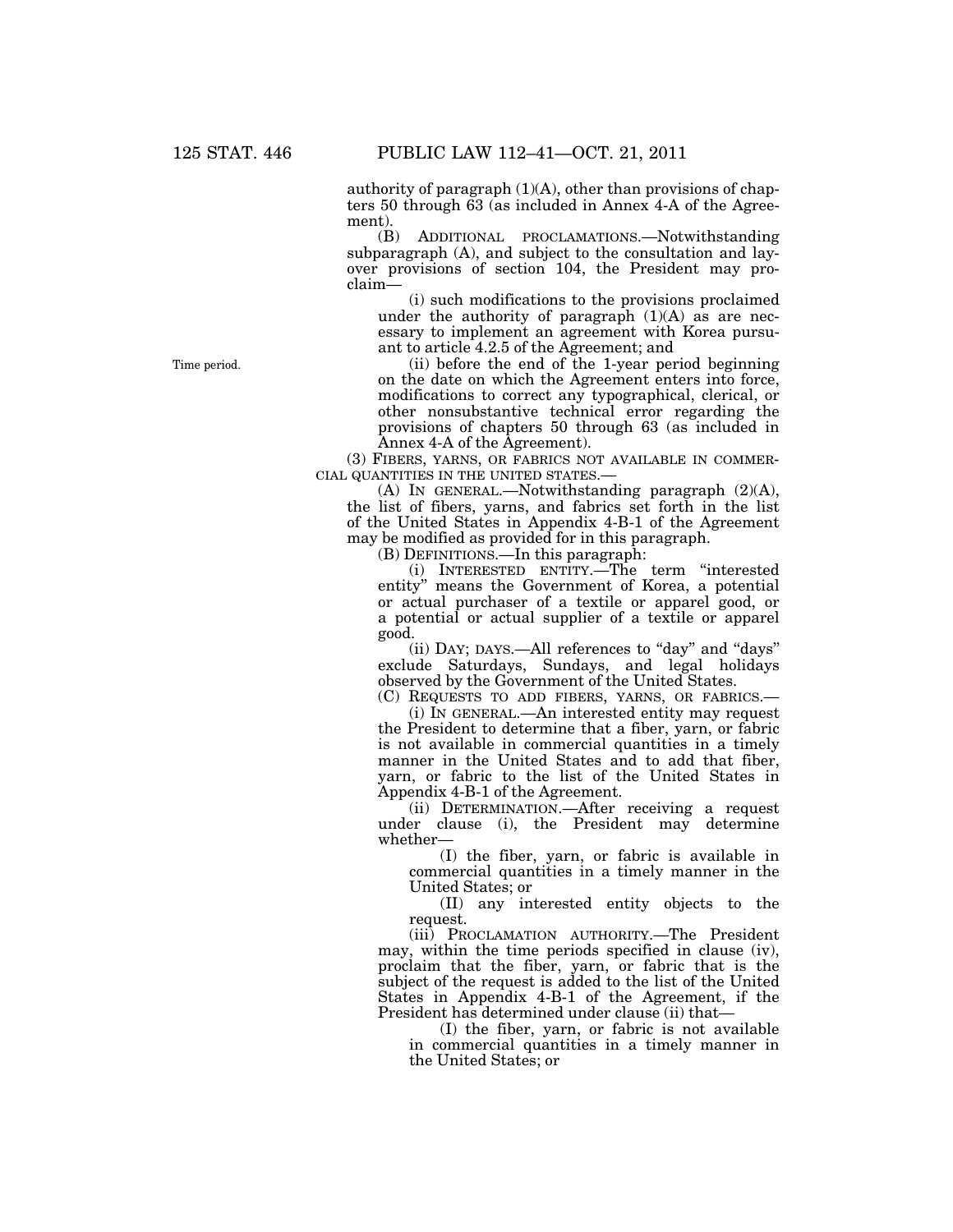(II) no interested entity has objected to the request.

(iv) TIME PERIODS.—The time periods within which the President may issue a proclamation under clause (iii) are—

(I) not later than 30 days after the date on which a request is submitted under clause (i); or

(II) not later than 60 days after the request is submitted, if the President determines, within 30 days after the date on which the request is submitted, that the President does not have sufficient information to make a determination under clause (ii).

(v) EFFECTIVE DATE.—Notwithstanding section  $103(a)(2)$ , a proclamation made under clause (iii) shall take effect on the date on which the text of the proclamation is published in the Federal Register.

(D) DEEMED DENIAL OF REQUEST.—If, after an Deadline. interested entity submits a request under subparagraph (C)(i), the President does not, within 30 days of the expiration of the applicable time period specified in subparagraph  $(C)(iv)$ , make a determination under subparagraph  $(C)(ii)$ regarding the request, the request shall be considered to be denied.

(E) REQUESTS TO REMOVE FIBERS, YARNS, OR FABRICS.—

(i) IN GENERAL.—An interested entity may request the President to remove from the list of the United States in Appendix 4-B-1 of the Agreement, any fiber, yarn, or fabric that has been added to that list pursuant to subparagraph (C)(iii).

(ii) PROCLAMATION AUTHORITY.—Not later than 30 days after the date on which a request under clause (i) is submitted, the President may proclaim that the fiber, yarn, or fabric that is the subject of the request is removed from the list of the United States in Appendix 4-B-1 of the Agreement if the President determines that the fiber, yarn, or fabric is available in commercial quantities in a timely manner in the United States.

(iii) EFFECTIVE DATE.—A proclamation issued under clause (ii) may not take effect earlier than the date that is 6 months after the date on which the text of the proclamation is published in the Federal Register.

(F) PROCEDURES.—The President shall establish procedures—

(i) governing the submission of a request under subparagraphs  $(\check{C})$  and  $(E)$ ; and

(ii) providing an opportunity for interested entities to submit comments and supporting evidence before the President makes a determination under subparagraph  $(C)(ii)$  or  $(E)(ii)$ .

#### **SEC. 203. CUSTOMS USER FEES.**

Section 13031(b) of the Consolidated Omnibus Budget Reconciliation Act of 1985 (19 U.S.C. 58c(b)) is amended by adding after paragraph (18) the following:

Deadline.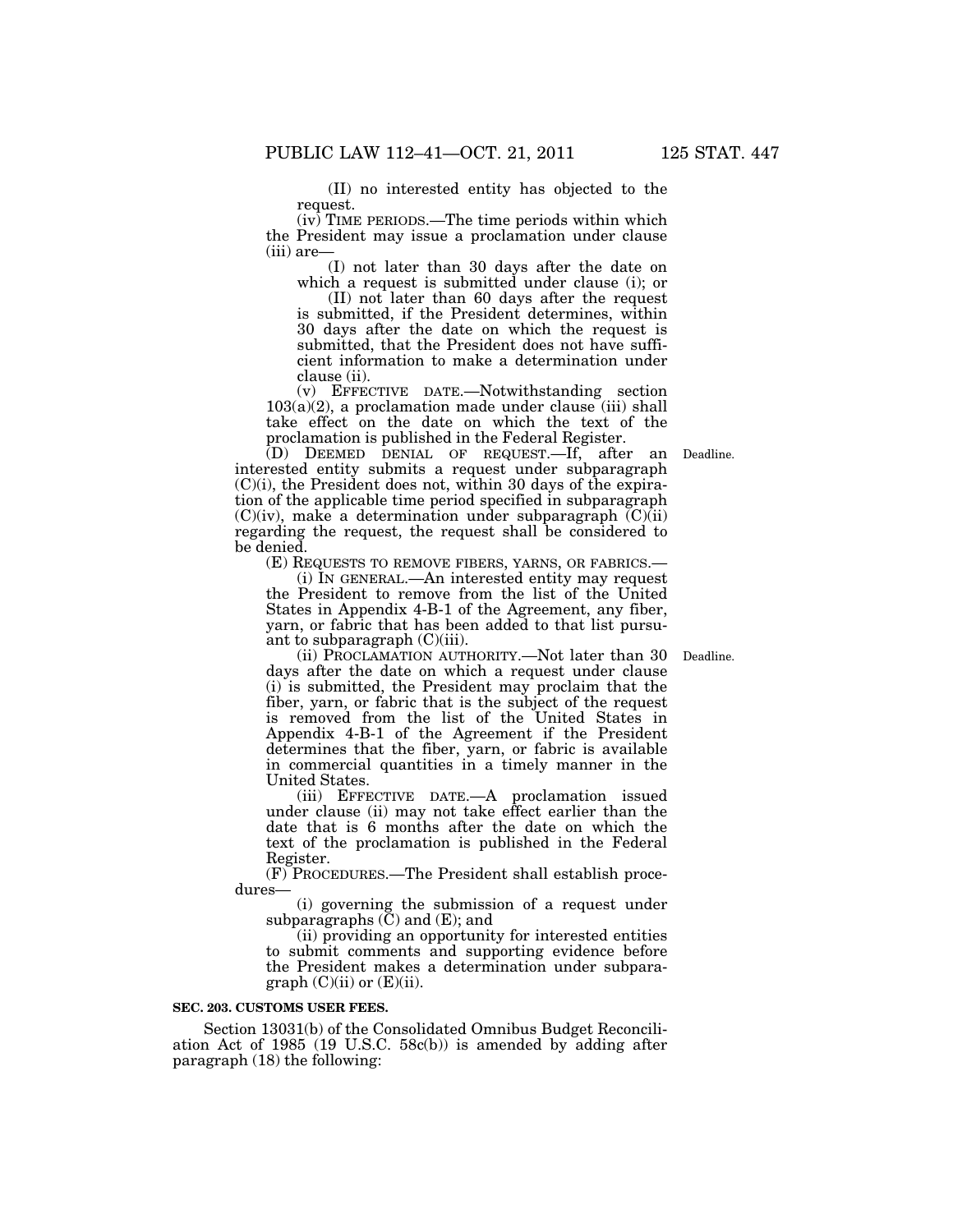"(19) No fee may be charged under subsection (a)  $(9)$  or  $(10)$ with respect to goods that qualify as originating goods under section 202 of the United States–Korea Free Trade Agreement Implementation Act. Any service for which an exemption from such fee is provided by reason of this paragraph may not be funded with money contained in the Customs User Fee Account.''.

#### **SEC. 204. DISCLOSURE OF INCORRECT INFORMATION; FALSE CERTIFI-CATIONS OF ORIGIN; DENIAL OF PREFERENTIAL TARIFF TREATMENT.**

(a) DISCLOSURE OF INCORRECT INFORMATION.—Section 592 of the Tariff Act of 1930 (19 U.S.C. 1592) is amended—

 $(1)$  in subsection  $(c)$ 

(A) by redesignating paragraph (11) as paragraph (12); and

(B) by inserting after paragraph (10) the following new paragraph:

"(11) PRIOR DISCLOSURE REGARDING CLAIMS UNDER THE UNITED STATES–KOREA FREE TRADE AGREEMENT.—An importer shall not be subject to penalties under subsection (a) for making an incorrect claim that a good qualifies as an originating good under section 202 of the United States–Korea Free Trade Agreement Implementation Act if the importer, in accordance with regulations issued by the Secretary of the Treasury, promptly and voluntarily makes a corrected declaration and pays any duties owing with respect to that good.''; and

(2) by adding at the end the following new subsection: ''(j) FALSE CERTIFICATIONS OF ORIGIN UNDER THE UNITED STATES–KOREA FREE TRADE AGREEMENT.—

"(1) IN GENERAL.—Subject to paragraph  $(2)$ , it is unlawful for any person to certify falsely, by fraud, gross negligence, or negligence, in a KFTA certification of origin (as defined in section 508 of this Act) that a good exported from the United States qualifies as an originating good under the rules of origin provided for in section 202 of the United States– Korea Free Trade Agreement Implementation Act. The procedures and penalties of this section that apply to a violation of subsection (a) also apply to a violation of this subsection.

''(2) PROMPT AND VOLUNTARY DISCLOSURE OF INCORRECT INFORMATION.—No penalty shall be imposed under this subsection if, promptly after an exporter or producer that issued a KFTA certification of origin has reason to believe that such certification contains or is based on incorrect information, the exporter or producer voluntarily provides written notice of such incorrect information to every person to whom the certification was issued.

''(3) EXCEPTION.—A person shall not be considered to have violated paragraph (1) if—

''(A) the information was correct at the time it was provided in a KFTA certification of origin but was later rendered incorrect due to a change in circumstances; and

''(B) the person promptly and voluntarily provides written notice of the change in circumstances to all persons to whom the person provided the certification.''.

(b) DENIAL OF PREFERENTIAL TARIFF TREATMENT.—Section 514 of the Tariff Act of 1930 (19 U.S.C. 1514) is amended by adding at the end the following new subsection:

Regulations.

Applicability.

Notice.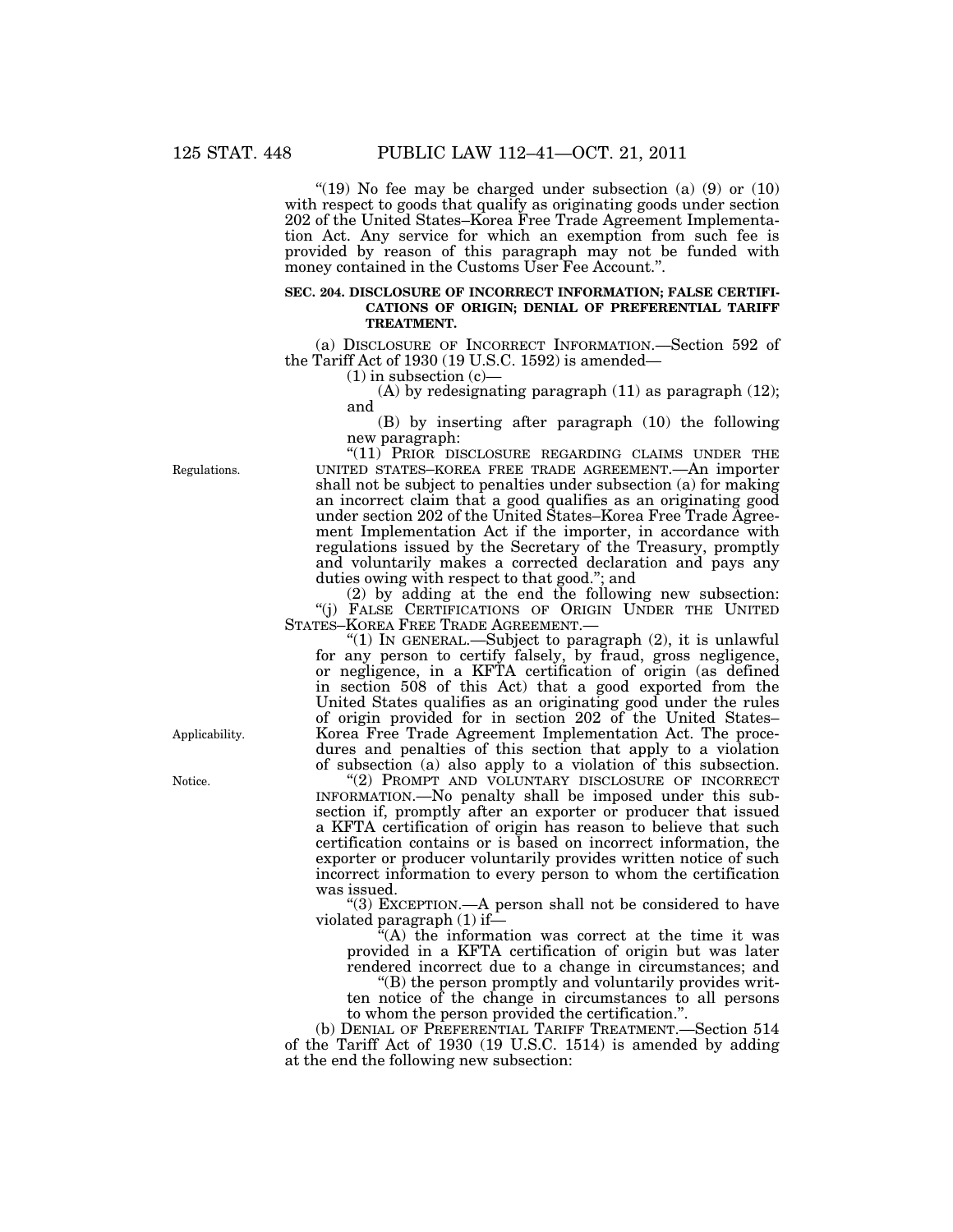"(j) DENIAL OF PREFERENTIAL TARIFF TREATMENT UNDER THE UNITED STATES–KOREA FREE TRADE AGREEMENT.—If U.S. Customs and Border Protection or U.S. Immigration and Customs Enforcement of the Department of Homeland Security finds indications of a pattern of conduct by an importer, exporter, or producer of false or unsupported representations that goods qualify under the rules of origin provided for in section 202 of the United States– Korea Free Trade Agreement Implementation Act, U.S. Customs and Border Protection, in accordance with regulations issued by the Secretary of the Treasury, may suspend preferential tariff treatment under the United States–Korea Free Trade Agreement Implementation Act to entries of identical goods covered by subsequent representations by that importer, exporter, or producer until U.S. Customs and Border Protection determines that representations of that person are in conformity with such section 202.''.

#### **SEC. 205. RELIQUIDATION OF ENTRIES.**

Section  $520(d)$  of the Tariff Act of 1930 (19 U.S.C. 1520(d)) is amended in the matter preceding paragraph (1)—

 $(1)$  by striking "or"; and

(2) by striking ''for which'' and inserting '', or section 202 of the United States–Korea Free Trade Agreement Implementation Act for which''.

#### **SEC. 206. RECORDKEEPING REQUIREMENTS.**

Section 508 of the Tariff Act of 1930 (19 U.S.C. 1508) is amended—

(1) by redesignating subsection (i) as subsection (j);

(2) by inserting after subsection (h) the following new subsection:

''(i) CERTIFICATIONS OF ORIGIN FOR GOODS EXPORTED UNDER THE UNITED STATES–KOREA FREE TRADE AGREEMENT.— ''(1) DEFINITIONS.—In this subsection:

''(A) RECORDS AND SUPPORTING DOCUMENTS.—The term 'records and supporting documents' means, with respect to an exported good under paragraph (2), records and documents related to the origin of the good, including—

"(i) the purchase, cost, and value of, and payment for, the good;

''(ii) the purchase, cost, and value of, and payment for, all materials, including indirect materials, used in the production of the good; and

''(iii) the production of the good in the form in which it was exported.

''(B) KFTA CERTIFICATION OF ORIGIN.—The term 'KFTA certification of origin' means the certification established under article 6.15 of the United States–Korea Free Trade Agreement that a good qualifies as an originating good under such Agreement.

> Regulations. Records.

"(2) EXPORTS TO KOREA.—Any person who completes and issues a KFTA certification of origin for a good exported from the United States shall make, keep, and, pursuant to rules and regulations promulgated by the Secretary of the Treasury, render for examination and inspection all records and supporting documents related to the origin of the good (including the certification or copies thereof).

''(3) RETENTION PERIOD.—The person who issues a KFTA certification of origin shall keep the records and supporting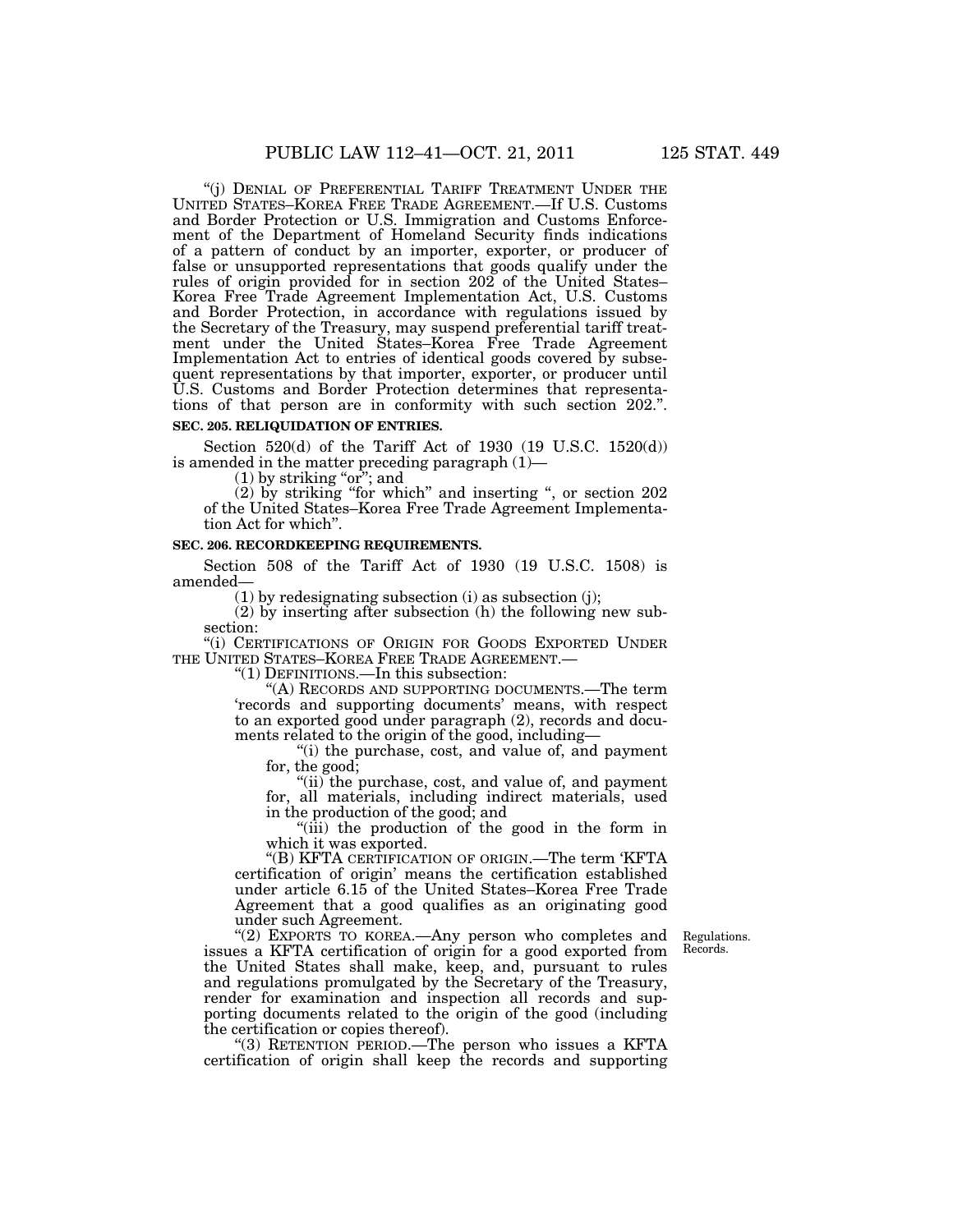documents relating to that certification of origin for a period of at least 5 years after the date on which the certification is issued.''; and

(3) in subsection (j), as so redesignated, by striking  $\mathcal{L}(g)$ , or  $(h)$ " and inserting "(g),  $(h)$ , or  $(i)$ ".

### **SEC. 207. ENFORCEMENT RELATING TO TRADE IN TEXTILE OR APPAREL GOODS.**

(a) ACTION DURING VERIFICATION.—

(1) IN GENERAL.—If the Secretary of the Treasury requests the Government of Korea to conduct a verification pursuant to article 4.3 of the Agreement for purposes of making a determination under paragraph (2), the President may direct the Secretary to take appropriate action described in subsection (b) while the verification is being conducted.

(2) DETERMINATION.—A determination under this paragraph is a determination of the Secretary that—

(A) an exporter or producer in Korea is complying with applicable customs laws, regulations, procedures, requirements, and practices affecting trade in textile or apparel goods; or

(B) a claim that a textile or apparel good exported or produced by such exporter or producer—

(i) qualifies as an originating good under section 202, or

(ii) is a good of Korea,

is accurate.

(b) APPROPRIATE ACTION DESCRIBED.—Appropriate action under subsection  $(a)(1)$  includes—

(1) suspension of liquidation of the entry of any textile or apparel good exported or produced by the person that is the subject of a verification under subsection  $(a)(1)$  regarding compliance described in subsection  $(a)(2)(A)$ , in a case in which the request for verification was based on a reasonable suspicion of unlawful activity related to such goods; and

(2) suspension of liquidation of the entry of a textile or apparel good for which a claim has been made that is the subject of a verification under subsection  $(a)(1)$  regarding a claim described in subsection  $(a)(2)(B)$ .

(c) ACTION WHEN INFORMATION IS INSUFFICIENT.—If the Secretary of the Treasury determines that the information obtained within 12 months after making a request for a verification under subsection  $(a)(1)$  is insufficient to make a determination under subsection (a)(2), the President may direct the Secretary to take appropriate action described in subsection (d) until such time as the Secretary receives information sufficient to make the determination under subsection  $(a)(2)$  or until such earlier date as the President may direct.

(d) APPROPRIATE ACTION DESCRIBED.—Appropriate action under subsection (c) includes—

(1) denial of preferential tariff treatment under the Agreement with respect to—

(A) any textile or apparel good exported or produced by the person that is the subject of a verification under subsection (a)(1) regarding compliance described in subsection  $(a)(2)(A)$ ; or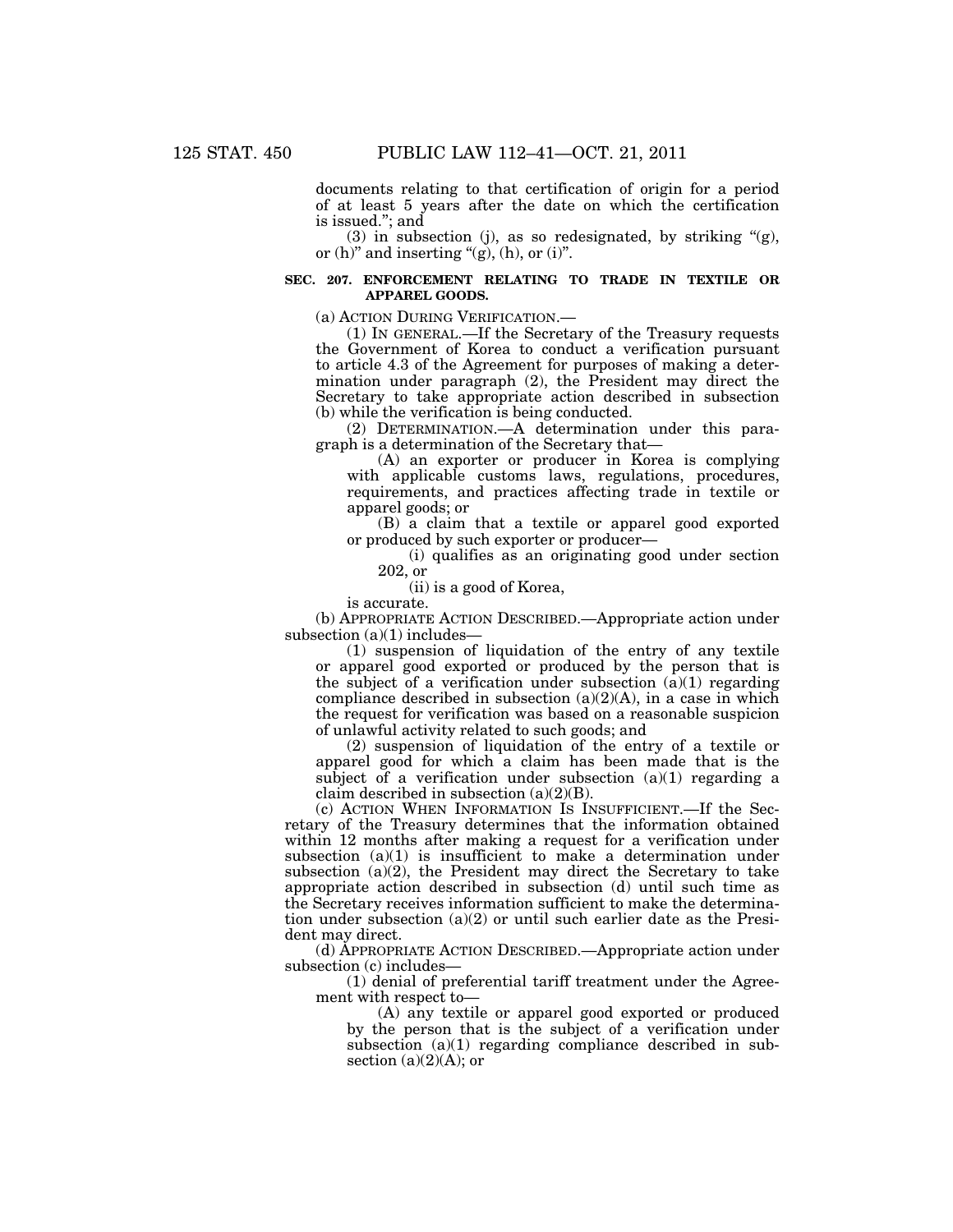(B) the textile or apparel good for which a claim has been made that is the subject of a verification under subsection (a)(1) regarding a claim described in subsection  $(a)(2)(B)$ ; and

(2) denial of entry into the United States of—

(A) any textile or apparel good exported or produced by the person that is the subject of a verification under subsection (a)(1) regarding compliance described in subsection  $(a)(2)(A)$ ; or

(B) a textile or apparel good for which a claim has been made that is the subject of a verification under subsection (a)(1) regarding a claim described in subsection  $(a)(2)(B)$ .

(e) PUBLICATION OF NAME OF PERSON.—In accordance with article 4.3.11 of the Agreement, the Secretary of the Treasury may publish the name of any person that the Secretary has determined—

(1) is engaged in circumvention of applicable laws, regulations, or procedures affecting trade in textile or apparel goods; or

(2) has failed to demonstrate that it produces, or is capable of producing, textile or apparel goods.

(f) CERTIFICATE OF ELIGIBILITY.—The Commissioner responsible for U.S. Customs and Border Protection of the Department of Homeland Security may require an importer to submit at the time the importer files a claim for preferential tariff treatment under Annex 4-B of the Agreement a certificate of eligibility, properly completed and signed by an authorized official of the Government of Korea.

(g) VERIFICATIONS IN THE UNITED STATES.—If the government of a country that is a party to a free trade agreement with the United States makes a request for a verification pursuant to that agreement, the Secretary of the Treasury may request a verification of the production of any textile or apparel good in order to assist that government in determining whether—

(1) a claim of origin under the agreement for a textile or apparel good is accurate; or

(2) an exporter, producer, or other enterprise located in the United States involved in the movement of textile or apparel goods from the United States to the territory of the requesting government is complying with applicable customs laws, regulations, and procedures regarding trade in textile or apparel goods.

## **SEC. 208. REGULATIONS.**

The Secretary of the Treasury shall prescribe such regulations as may be necessary to carry out—

(1) subsections (a) through (n) of section 202;

(2) the amendment made by section 203; and

(3) any proclamation issued under section 202(o).

# **TITLE III—RELIEF FROM IMPORTS**

## **SEC. 301. DEFINITIONS.**

In this title: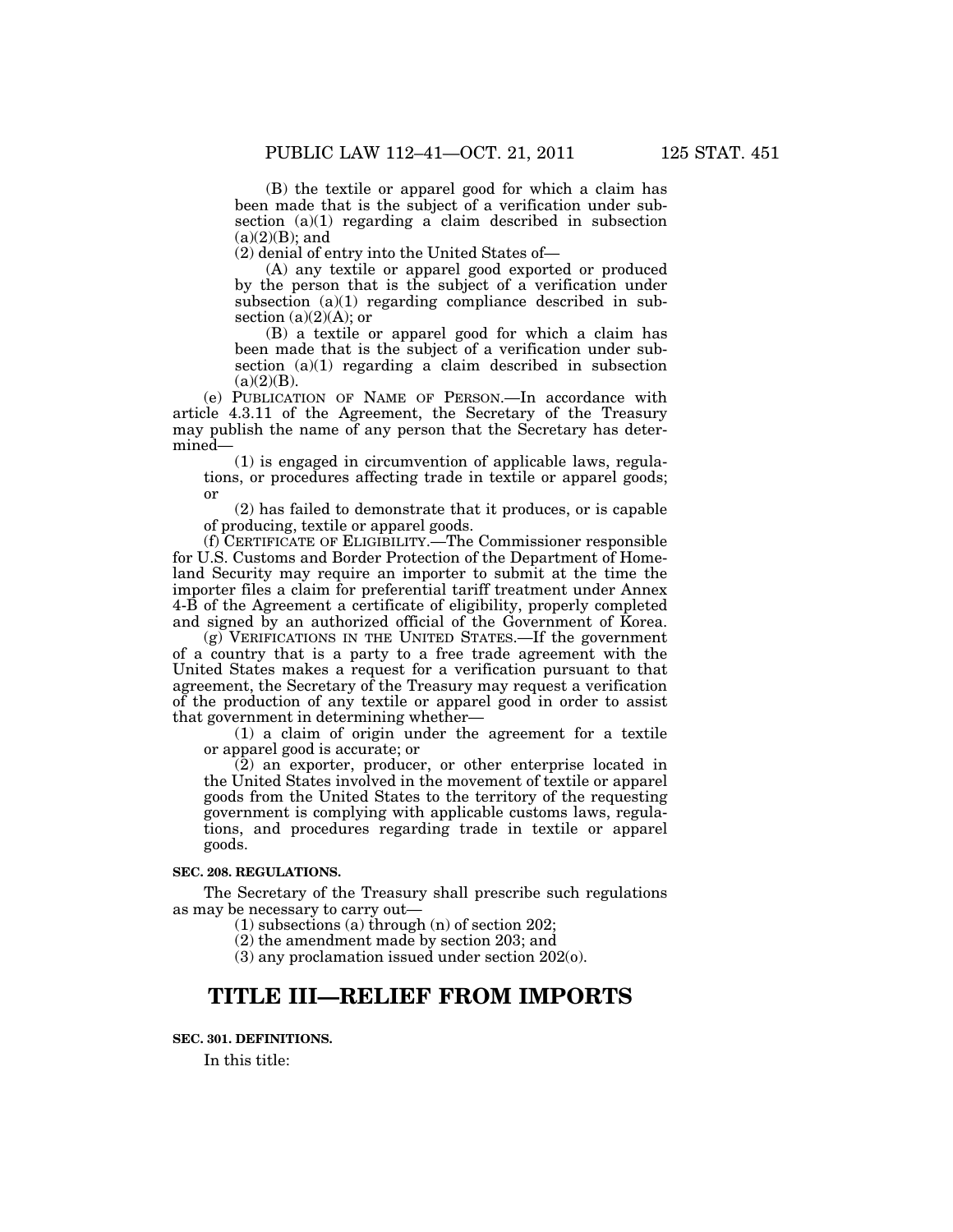(1) KOREAN ARTICLE.—The term ''Korean article'' means an article that qualifies as an originating good under section 202(b).

(2) KOREAN MOTOR VEHICLE ARTICLE.—The term ''Korean motor vehicle article'' means a good provided for in heading 8703 or 8704 of the HTS that qualifies as an originating good under section 202(b).

(3) KOREAN TEXTILE OR APPAREL ARTICLE.—The term ''Korean textile or apparel article'' means a textile or apparel good (as defined in section 3(5)) that is a Korean article.

# **Subtitle A—Relief From Imports Benefitting From the Agreement**

## **SEC. 311. COMMENCING OF ACTION FOR RELIEF.**

(a) FILING OF PETITION.—

(1) IN GENERAL.—A petition requesting action under this subtitle for the purpose of adjusting to the obligations of the United States under the Agreement may be filed with the Commission by an entity, including a trade association, firm, certified or recognized union, or group of workers, that is representative of an industry. The Commission shall transmit a copy of any petition filed under this subsection to the United States Trade Representative.

(2) PROVISIONAL RELIEF.—An entity filing a petition under this subsection may request that provisional relief be provided as if the petition had been filed under section 202(a) of the Trade Act of 1974 (19 U.S.C. 2252(a)).

(3) CRITICAL CIRCUMSTANCES.—Any allegation that critical circumstances exist shall be included in the petition.

(b) INVESTIGATION AND DETERMINATION.—Upon the filing of a petition under subsection (a), the Commission, unless subsection (d) applies, shall promptly initiate an investigation to determine whether, as a result of the reduction or elimination of a duty provided for under the Agreement, a Korean article is being imported into the United States in such increased quantities, in absolute terms or relative to domestic production, and under such conditions that imports of the Korean article constitute a substantial cause of serious injury or threat thereof to the domestic industry producing an article that is like, or directly competitive with, the imported article.

(c) APPLICABLE PROVISIONS.—The following provisions of section 202 of the Trade Act of 1974 (19 U.S.C. 2252) apply with respect to any investigation initiated under subsection (b):

 $(1)$  Paragraphs  $(1)(B)$  and  $(3)$  of subsection  $(b)$ .

- (2) Subsection (c).
- (3) Subsection (d).
- (4) Subsection (i).

(d) ARTICLES EXEMPT FROM INVESTIGATION.—No investigation may be initiated under this section with respect to any Korean article if, after the date on which the Agreement enters into force, import relief has been provided with respect to that Korean article under this subtitle.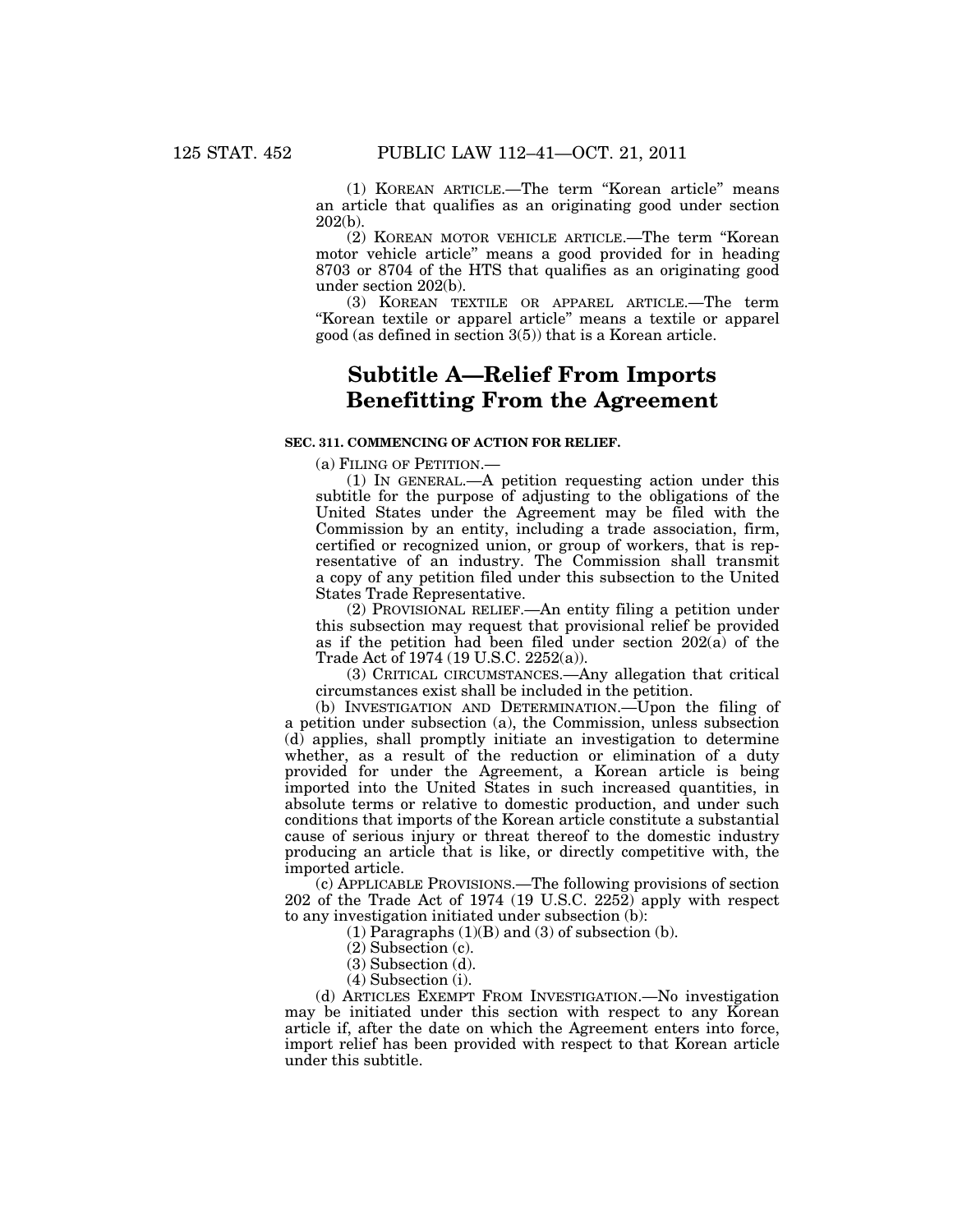#### **SEC. 312. COMMISSION ACTION ON PETITION.**

(a) DETERMINATION.—Not later than 120 days (180 days if Deadline. critical circumstances have been alleged) after the date on which an investigation is initiated under section 311(b) with respect to a petition, the Commission shall make the determination required under that section.

(b) APPLICABLE PROVISIONS.—For purposes of this subtitle, the provisions of paragraphs (1), (2), and (3) of section 330(d) of the Tariff Act of 1930 (19 U.S.C. 1330(d) (1), (2), and (3)) shall be applied with respect to determinations and findings made under this section as if such determinations and findings were made under section 202 of the Trade Act of 1974 (19 U.S.C. 2252).

(c) ADDITIONAL FINDING AND RECOMMENDATION IF DETERMINA-TION AFFIRMATIVE.—

(1) IN GENERAL.—If the determination made by the Commission under subsection (a) with respect to imports of an article is affirmative, or if the President may consider a determination of the Commission to be an affirmative determination as provided for under paragraph (1) of section 330(d) of the Tariff Act of 1930 (19 U.S.C. 1330(d)(1)), the Commission shall find, and recommend to the President in the report required under subsection (d), the amount of import relief that is necessary to remedy or prevent the injury found by the Commission in the determination and to facilitate the efforts of the domestic industry to make a positive adjustment to import competition.

(2) LIMITATION ON RELIEF.—The import relief recommended by the Commission under this subsection shall be limited to the relief described in section 313(c).

(3) VOTING; SEPARATE VIEWS.—Only those members of the Commission who voted in the affirmative under subsection (a) are eligible to vote on the proposed action to remedy or prevent the injury found by the Commission. Members of the Commission who did not vote in the affirmative may submit, in the report required under subsection (d), separate views regarding what action, if any, should be taken to remedy or prevent the injury.

 $(d)$  REPORT TO PRESIDENT.—Not later than the date that is 30 days after the date on which a determination is made under subsection (a) with respect to an investigation, the Commission shall submit to the President a report that includes—

(1) the determination made under subsection (a) and an explanation of the basis for the determination;

(2) if the determination under subsection (a) is affirmative, any findings and recommendations for import relief made under subsection (c) and an explanation of the basis for each recommendation; and

(3) any dissenting or separate views by members of the Commission regarding the determination referred to in paragraph (1) and any finding or recommendation referred to in paragraph (2).

(e) PUBLIC NOTICE.—Upon submitting a report to the President under subsection (d), the Commission shall promptly make public the report (with the exception of information which the Commission determines to be confidential) and shall publish a summary of the report in the Federal Register.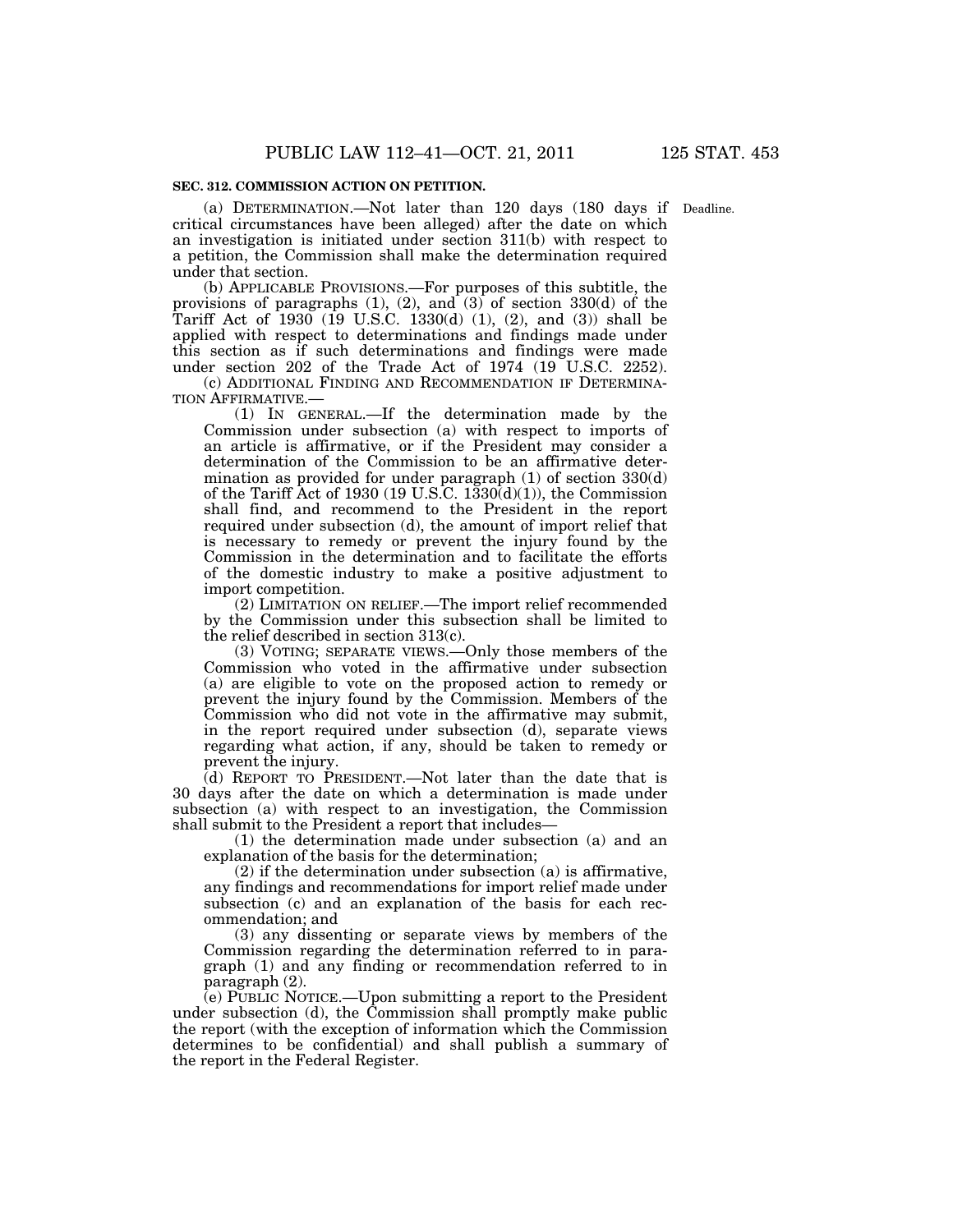### **SEC. 313. PROVISION OF RELIEF.**

Deadline. President.

(a) IN GENERAL.—Not later than the date that is 30 days after the date on which the President receives a report of the Commission in which the Commission's determination under section 312(a) is affirmative, or which contains a determination under section 312(a) that the President considers to be affirmative under paragraph (1) of section 330(d) of the Tariff Act of 1930 (19 U.S.C.  $1330(d)(1)$ , the President, subject to subsection (b), shall provide relief from imports of the article that is the subject of such determination to the extent that the President determines necessary to remedy or prevent the injury found by the Commission and to facilitate the efforts of the domestic industry to make a positive adjustment to import competition.

(b) EXCEPTION.—The President is not required to provide import relief under this section if the President determines that the provision of the import relief will not provide greater economic and social benefits than costs.

(c) NATURE OF RELIEF.—

(1) IN GENERAL.—Except as provided in paragraph (2), the import relief that the President is authorized to provide under this section with respect to imports of an article is as follows:

(A) The suspension of any further reduction provided for under Annex 2-B of the Agreement in the duty imposed on the article.

(B) An increase in the rate of duty imposed on the article to a level that does not exceed the lesser of—

(i) the column 1 general rate of duty imposed under the HTS on like articles at the time the import relief is provided; or

(ii) the column 1 general rate of duty imposed under the HTS on like articles on the day before the date on which the Agreement enters into force.

(2) DUTIES APPLIED ON A SEASONAL BASIS.—In the case of imports of an article to which a duty is applied on a seasonal basis, the import relief that the President is authorized to provide under this section is as follows:

(A) The suspension of any further reduction provided for under Annex 2-B of the Agreement in the duty imposed on the article.

(B) An increase in the rate of duty imposed on the article to a level that does not exceed the lesser of—

(i) the column 1 general rate of duty imposed under the HTS on like articles for the corresponding season immediately preceding the date the import relief is provided; or

(ii) the column 1 general rate of duty imposed under the HTS for the corresponding season immediately preceding the date on which the Agreement enters into force.

(3) PROGRESSIVE LIBERALIZATION.—If the period for which import relief is provided under this section is greater than 1 year, the President shall provide for the progressive liberalization (described in article 10.2.7 of the Agreement) of such relief at regular intervals during the period of its application. (d) PERIOD OF RELIEF.—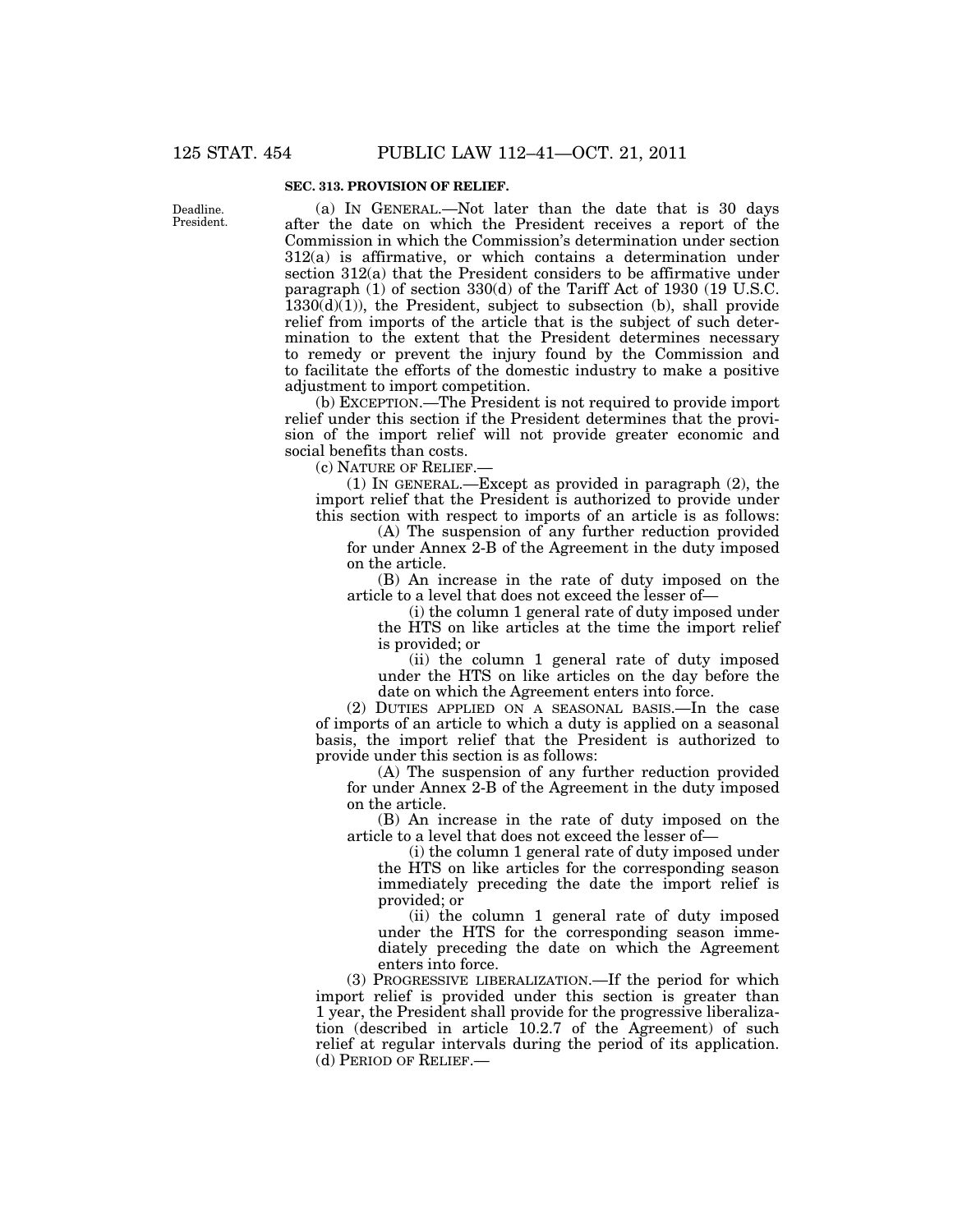(1) IN GENERAL.—Subject to paragraph (2), any import relief that the President provides under this section may not be in effect for more than 2 years.

(2) EXTENSION.—

(A) IN GENERAL.—Subject to subparagraph (C), the President, after receiving a determination from the Commission under subparagraph (B) that is affirmative, or which the President considers to be affirmative under paragraph (1) of section 330(d) of the Tariff Act of 1930  $(19 \text{ U.S.C. } 1330(d)(1))$ , may extend the effective period of any import relief provided under this section by up to 1 year, if the President determines that—

(i) the import relief continues to be necessary to remedy or prevent serious injury and to facilitate adjustment by the domestic industry to import competition; and

(ii) there is evidence that the industry is making a positive adjustment to import competition.

(B) ACTION BY COMMISSION.—

(i) INVESTIGATION.—Upon a petition on behalf of Deadlines. the industry concerned that is filed with the Commission not earlier than the date that is 9 months, and not later than the date that is 6 months, before the date on which any action taken under subsection (a) is to terminate, the Commission shall conduct an investigation to determine whether action under this section continues to be necessary to remedy or prevent serious injury and whether there is evidence that the industry is making a positive adjustment to import competition.

(ii) NOTICE AND HEARING.—The Commission shall publish notice of the commencement of any proceeding under this subparagraph in the Federal Register and shall, within a reasonable time thereafter, hold a public hearing at which the Commission shall afford interested parties and consumers an opportunity to be present, to present evidence, and to respond to the presentations of other parties and consumers, and otherwise to be heard.

(iii) REPORT.—The Commission shall submit to the President a report on its investigation and determination under this subparagraph not later than 60 days before the action under subsection (a) is to terminate, unless the President specifies a different date.

(C) PERIOD OF IMPORT RELIEF.—Any import relief provided under this section, including any extensions thereof, may not, in the aggregate, be in effect for more than 3 years.

(e) RATE AFTER TERMINATION OF IMPORT RELIEF.—Beginning on the date on which import relief under this section is terminated with respect to an article, the rate of duty on that article shall be the rate that would have been in effect but for the provision of such relief.

(f) ARTICLES EXEMPT FROM RELIEF.—No import relief may be provided under this section on any article that is subject to import relief under—

(1) subtitle B or C; or

Federal Register, publication.

Effective date.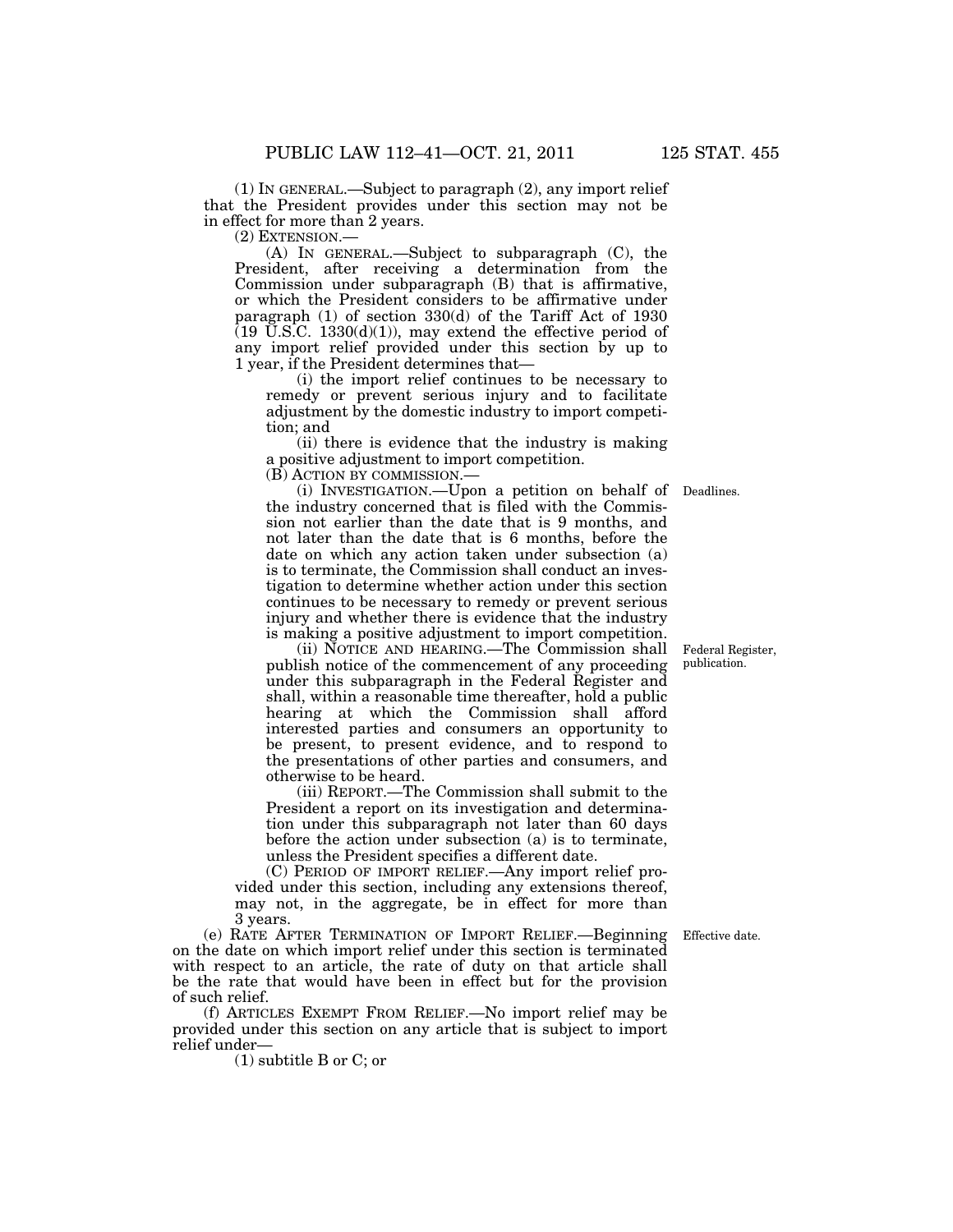(2) chapter 1 of title II of the Trade Act of 1974 (19 U.S.C. 2251 et seq.).

#### **SEC. 314. TERMINATION OF RELIEF AUTHORITY.**

(a) GENERAL RULE.—Subject to subsection (b), no import relief may be provided under this subtitle after the date that is 10 years after the date on which the Agreement enters into force.

(b) EXCEPTION.—If an article for which relief is provided under this subtitle is an article for which the period for tariff elimination, set forth in the Schedule of the United States to Annex 2-B of the Agreement, is greater than 10 years, no relief under this subtitle may be provided for that article after the date on which that period ends.

(c) PRESIDENTIAL DETERMINATION.—Import relief may be provided under this subtitle in the case of a Korean article after the date on which such relief would, but for this subsection, terminate under subsection (a) and (b), if the President determines that Korea has consented to such relief.

### **SEC. 315. COMPENSATION AUTHORITY.**

For purposes of section 123 of the Trade Act of 1974 (19 U.S.C. 2133), any import relief provided by the President under section 313 shall be treated as action taken under chapter 1 of title II of such Act (19 U.S.C. 2251 et seq.).

## **SEC. 316. CONFIDENTIAL BUSINESS INFORMATION.**

Section 202(a)(8) of the Trade Act of 1974 (19 U.S.C. 2252(a)(8)) is amended in the first sentence—

 $(1)$  by striking "and"; and

(2) by inserting before the period at the end '', and title III of the United States–Korea Free Trade Agreement Implementation Act''.

# **Subtitle B—Motor Vehicle Safeguard Measures**

## **SEC. 321. MOTOR VEHICLE SAFEGUARD MEASURES.**

The provisions of subtitle A shall apply with respect to a Korean motor vehicle article to the same extent that such provisions apply to Korean articles, except as follows:

(1) Section  $311(d)$  and paragraphs (2) and (3) of  $313(c)$ shall not apply.

 $(2)$  Section 313 $(d)(2)(A)$  shall be applied and administered by substituting "2 years" for "1 year".

(3) Section  $313(d)(2)(C)$  shall be applied and administered by substituting "4 years" for "3 years".

(4) Section 313(f)(1) shall be applied and administered by substituting "subtitle A" for "subtitle B or C".

(5) Section 314(b) shall be applied and administered as if such section read as follows:

''(b) EXCEPTION.—Import relief may be provided under this subtitle with respect to a Korean motor vehicle article during any period before the date that is 10 years after the date on which duties on the article are eliminated, as set forth in section 201(d), or, if the article is not referred to in section 201(d), the Schedule of the United States to Annex 2-B of the Agreement.''.

Applicability.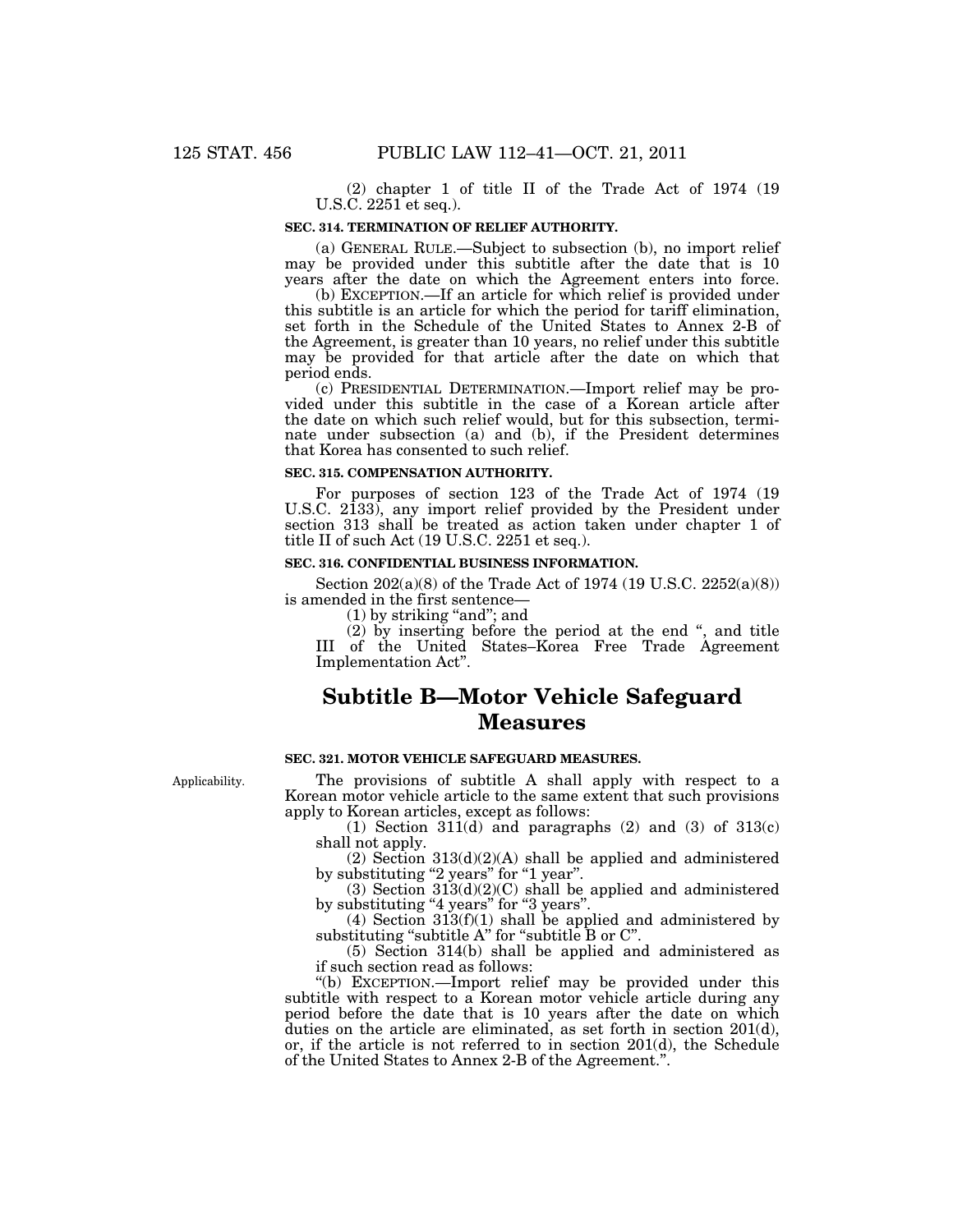## **Subtitle C—Textile and Apparel Safeguard Measures**

#### **SEC. 331. COMMENCEMENT OF ACTION FOR RELIEF.**

(a) IN GENERAL.—A request for action under this subtitle for the purpose of adjusting to the obligations of the United States under the Agreement may be filed with the President by an interested party. Upon the filing of a request, the President shall review the request to determine, from information presented in the request, whether to commence consideration of the request.

(b) PUBLICATION OF REQUEST.—If the President determines that the request under subsection (a) provides the information necessary for the request to be considered, the President shall publish in the Federal Register a notice of commencement of consideration of the request, and notice seeking public comments regarding the request. The notice shall include a summary of the request and the dates by which comments and rebuttals must be received.

#### **SEC. 332. DETERMINATION AND PROVISION OF RELIEF.**

(a) DETERMINATION.—

(1) IN GENERAL.—If a positive determination is made under section 331(b), the President shall determine whether, as a result of the reduction or elimination of a duty under the Agreement, a Korean textile or apparel article is being imported into the United States in such increased quantities, in absolute terms or relative to the domestic market for that article, and under such conditions as to cause serious damage, or actual threat thereof, to a domestic industry producing an article that is like, or directly competitive with, the imported article.

(2) SERIOUS DAMAGE.—In making a determination under paragraph (1), the President—

(A) shall examine the effect of increased imports on the domestic industry, as reflected in changes in such relevant economic factors as output, productivity, utilization of capacity, inventories, market share, exports, wages, employment, domestic prices, profits, and investment, no one of which is necessarily decisive; and

(B) shall not consider changes in technology or consumer preference as factors supporting a determination of serious damage or actual threat thereof.

(b) PROVISION OF RELIEF.—

(1) IN GENERAL.—If a determination under subsection (a) is affirmative, the President may provide relief from imports of the article that is the subject of such determination, as provided in paragraph (2), to the extent that the President determines necessary to remedy or prevent the serious damage and to facilitate adjustment by the domestic industry.

(2) NATURE OF RELIEF.—The relief that the President is authorized to provide under this subsection with respect to imports of an article is—

(A) the suspension of any further reduction provided for under Annex 2-B of the Agreement in the duty imposed on the article; or

(B) an increase in the rate of duty imposed on the article to a level that does not exceed the lesser of—

President.

Review.

Federal Register, publication.

President.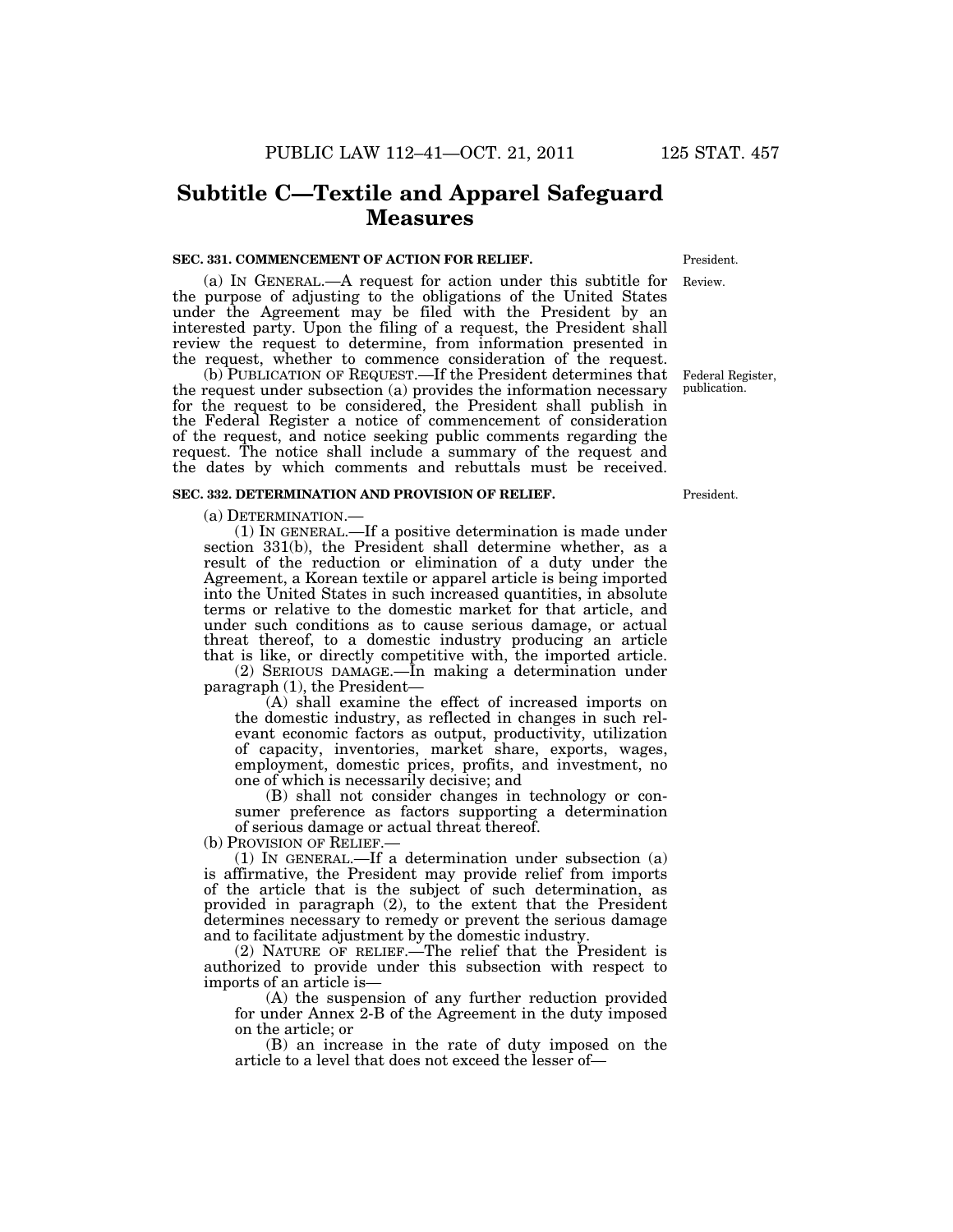(i) the column 1 general rate of duty imposed under the HTS on like articles at the time the import relief is provided; or

(ii) the column 1 general rate of duty imposed under the HTS on like articles on the day before the date on which the Agreement enters into force.

#### **SEC. 333. PERIOD OF RELIEF.**

(a) IN GENERAL.—Subject to subsection (b), the import relief that the President provides under section 332(b) may not be in effect for more than  $\hat{2}$  years.<br>(b) EXTENSION.—

(1) IN GENERAL.—Subject to paragraph  $(2)$ , the President may extend the effective period of any import relief provided under this subtitle for a period of not more than 2 years, if the President determines that—

(A) the import relief continues to be necessary to remedy or prevent serious damage and to facilitate adjustment by the domestic industry to import competition; and

(B) there is evidence that the industry is making a positive adjustment to import competition.

(2) LIMITATION.—Any relief provided under this subtitle, including any extensions thereof, may not, in the aggregate, be in effect for more than 4 years.

## **SEC. 334. ARTICLES EXEMPT FROM RELIEF.**

The President may not provide import relief under this subtitle with respect to an article if—

(1) import relief previously has been provided under this subtitle with respect to that article; or

(2) the article is subject to import relief under—

(A) subtitle A; or

(B) chapter 1 of title II of the Trade Act of 1974  $(19 \text{ U.S.C. } 2251 \text{ et seq.}).$ 

## **SEC. 335. RATE AFTER TERMINATION OF IMPORT RELIEF.**

On the date on which import relief under this subtitle is terminated with respect to an article, the rate of duty on that article shall be the rate that would have been in effect but for the provision of such relief.

#### **SEC. 336. TERMINATION OF RELIEF AUTHORITY.**

No import relief may be provided under this subtitle with respect to any article after the date that is 10 years after the date on which duties on the article are eliminated pursuant to the Agreement.

### **SEC. 337. COMPENSATION AUTHORITY.**

For purposes of section 123 of the Trade Act of 1974 (19 U.S.C. 2133), any import relief provided by the President under this subtitle shall be treated as action taken under chapter 1 of title II of such Act (19 U.S.C. 2251 et seq.).

## **SEC. 338. CONFIDENTIAL BUSINESS INFORMATION.**

The President may not release information received in connection with an investigation or determination under this subtitle which the President considers to be confidential business information unless the party submitting the confidential business information had notice, at the time of submission, that such information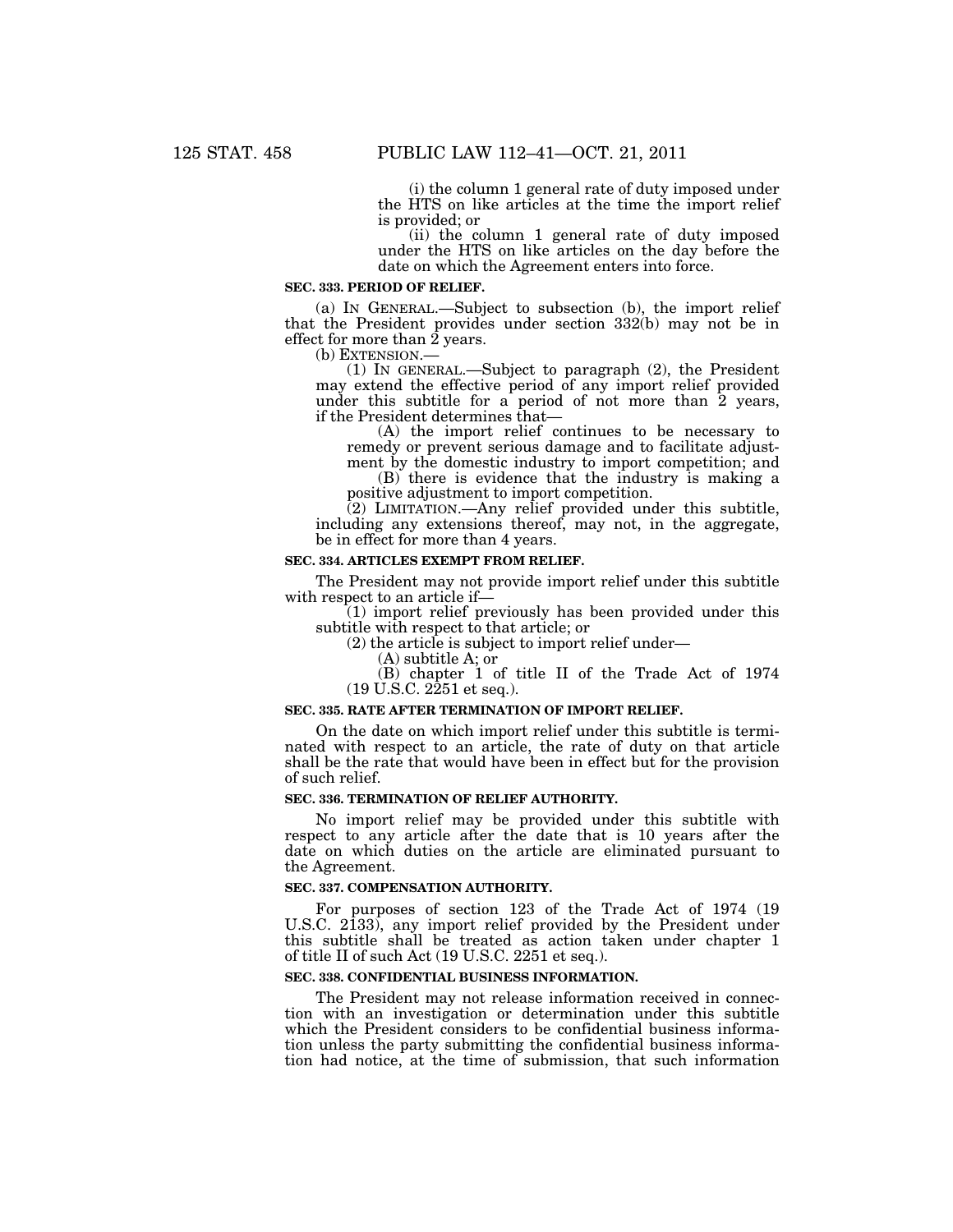would be released by the President, or such party subsequently consents to the release of the information. To the extent a party submits confidential business information, the party shall also provide a nonconfidential version of the information in which the confidential business information is summarized or, if necessary, deleted.

# **Subtitle D—Cases Under Title II of the Trade Act of 1974**

## **SEC. 341. FINDINGS AND ACTION ON KOREAN ARTICLES.**

Reports.

(a) EFFECT OF IMPORTS.—If, in any investigation initiated under chapter 1 of title II of the Trade Act of 1974 (19 U.S.C. 2251 et seq.), the Commission makes an affirmative determination (or a determination which the President may treat as an affirmative determination under such chapter by reason of section 330(d) of the Tariff Act of 1930 (19 U.S.C. 1330(d))), the Commission shall also find (and report to the President at the time such injury determination is submitted to the President) whether imports of the Korean article are a substantial cause of serious injury or threat thereof.

(b) PRESIDENTIAL DETERMINATION REGARDING KOREAN ARTI-CLES.—In determining the nature and extent of action to be taken under chapter 1 of title II of the Trade Act of 1974 (19 U.S.C. 2251 et seq.), the President may exclude from the action Korean articles with respect to which the Commission has made a negative finding under subsection (a).

# **TITLE IV—PROCUREMENT**

#### **SEC. 401. ELIGIBLE PRODUCTS.**

Section 308(4)(A) of the Trade Agreements Act of 1979 (19 U.S.C.  $2518(4)(A)$  is amended–

 $(1)$  by striking "or" at the end of clause (vi);

(2) by striking the period at the end of clause (vii) and inserting "; or"; and

(3) by adding at the end the following new clause:

"(viii) a party to the United States–Korea Free Trade Agreement, a product or service of that country or instrumentality which is covered under that agreement for procurement by the United States.''.

## **TITLE V—OFFSETS**

#### **SEC. 501. INCREASE IN PENALTY ON PAID PREPARERS WHO FAIL TO COMPLY WITH EARNED INCOME TAX CREDIT DUE DILI-GENCE REQUIREMENTS.**

(a) IN GENERAL.—Section 6695(g) of the Internal Revenue Code of 1986 is amended by striking ''\$100'' and inserting ''\$500''.

(b) EFFECTIVE DATE.—The amendment made by this section shall apply to returns required to be filed after December 31, 2011.

26 USC 6695.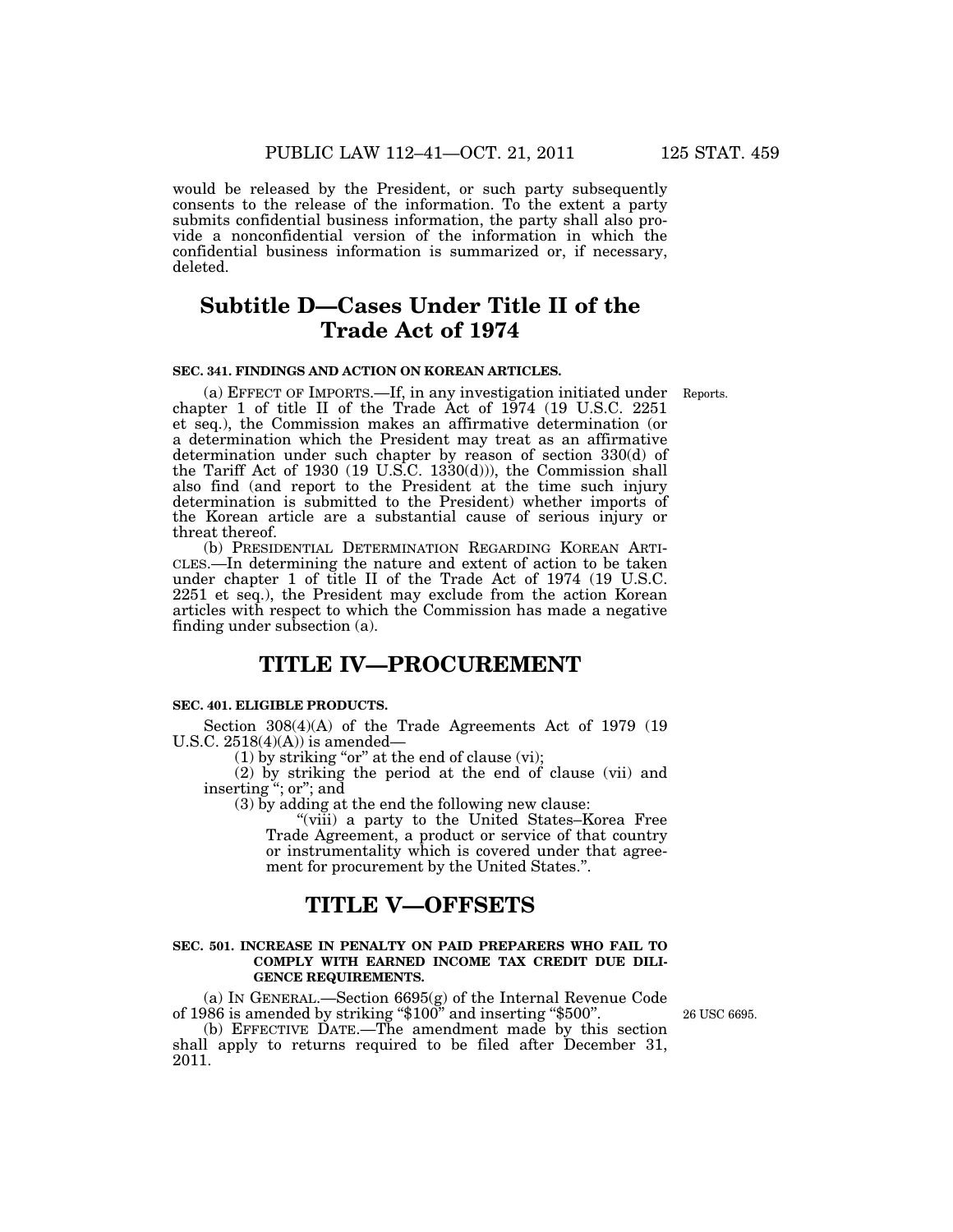### **SEC. 502. REQUIREMENT FOR PRISONS LOCATED IN THE UNITED STATES TO PROVIDE INFORMATION FOR TAX ADMINISTRA-TION.**

(a) IN GENERAL.—Subchapter B of chapter 61 of the Internal Revenue Code of 1986 is amended by redesignating section 6116 as section 6117 and by inserting after section 6115 the following new section:

26 USC 6116.

26 USC 6117.

#### **''SEC. 6116. REQUIREMENT FOR PRISONS LOCATED IN UNITED STATES TO PROVIDE INFORMATION FOR TAX ADMINISTRATION.**

"(a) IN GENERAL.—Not later than September 15, 2012, and annually thereafter, the head of the Federal Bureau of Prisons and the head of any State agency charged with the responsibility for administration of prisons shall provide to the Secretary in electronic format a list with the information described in subsection (b) of all the inmates incarcerated within the prison system for any part of the prior 2 calendar years or the current calendar year through August 31.

''(b) INFORMATION.—The information with respect to each inmate is—

''(1) first, middle, and last name,

" $(2)$  date of birth,

"(3) institution of current incarceration or, for released inmates, most recent incarceration,

"(4) prison assigned inmate number,

''(5) the date of incarceration,

''(6) the date of release or anticipated date of release,

" $(7)$  the date of work release,

''(8) taxpayer identification number and whether the prison has verified such number,

''(9) last known address, and

"(10) any additional information as the Secretary may request.

 $\degree$ (c) FORMAT.—The Secretary shall determine the electronic format of the information described in subsection (b).''.

(b) CLERICAL AMENDMENT.—The table of sections for such subchapter is amended by striking the item relating to section 6116 and by adding at the end the following new items:

''Sec. 6116. Requirement for prisons located in United States to provide information for tax administration. ''Sec. 6117. Cross reference.''.

Time period. Applicability.

#### **SEC. 503. RATE FOR MERCHANDISE PROCESSING FEES.**

For the period beginning on December 1, 2015, and ending on June 30, 2021, section 13031(a)(9) of the Consolidated Omnibus Budget Reconciliation Act of 1985 (19 U.S.C.  $58c(a)(9)$ ) shall be applied and administered—

 $(1)$  in subparagraph  $(A)$ , by substituting "0.3464" for "0.21"; and

(2) in subparagraph  $(B)(i)$ , by substituting "0.3464" for  $"0.21".$ 

#### **SEC. 504. EXTENSION OF CUSTOMS USER FEES.**

(a) IN GENERAL.—Section  $13031(i)(3)(A)$  of the Consolidated Omnibus Budget Reconciliation Act of 1985 (19 U.S.C. 58c(j)(3)(A)) is amended by striking "January 7, 2020" and inserting "August 2, 2021''.

Deadline. Lists. Time period.